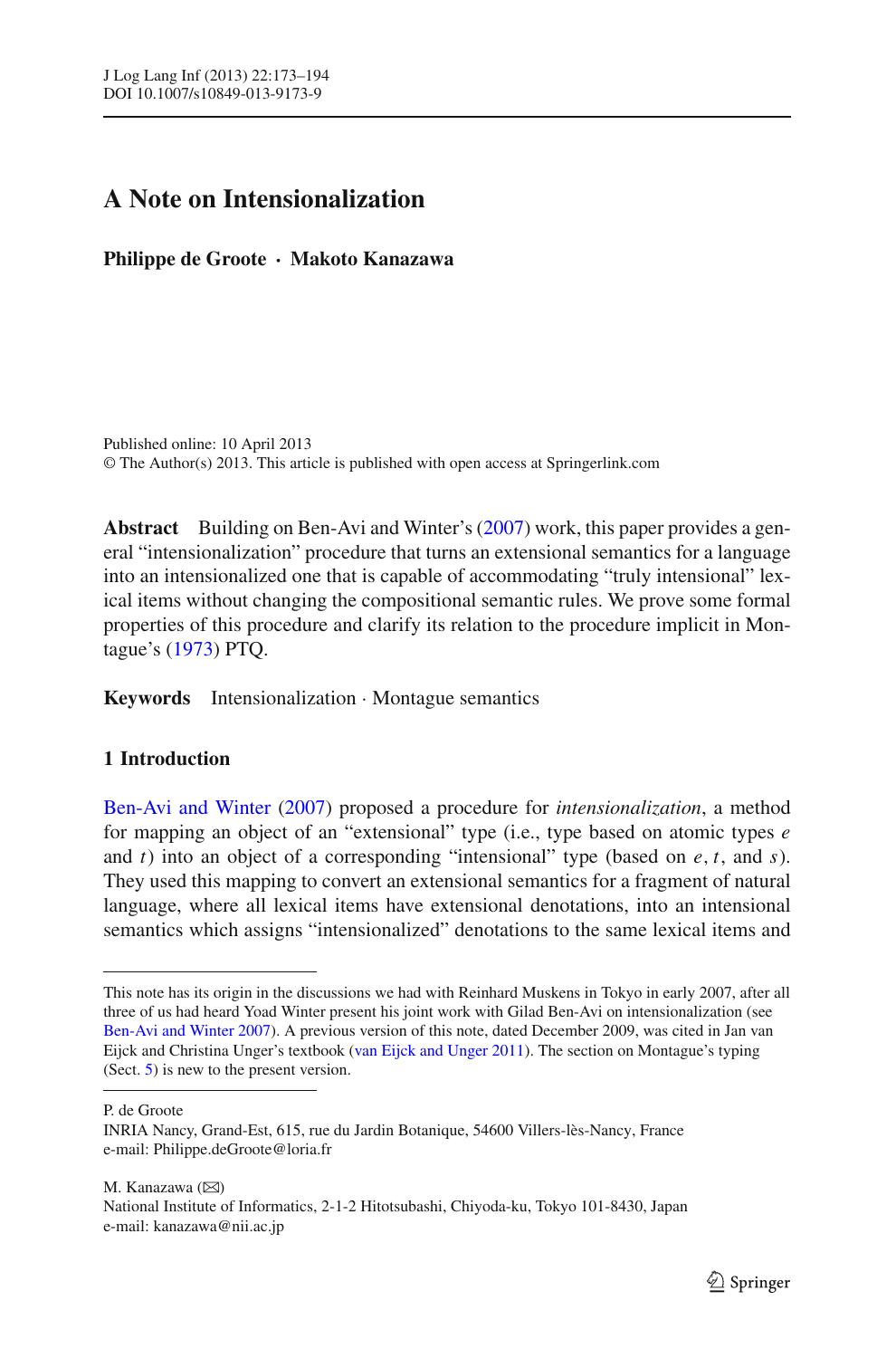which is capable of accommodating new lexical items with "truly intensional" denotations without any change in the grammar. This is supposed to allow a "modular" development of natural language semantics, where the purely extensional fragment is first presented in the simplest possible terms, without the machinery of possible worlds. Intensionalization can also be discerned, in a particularly simple form, in the semantics of various intensional logics, which are usually built on top of the standard, extensional language of propositional or first-order logic. The higher-order character of natural language semantics makes it a less trivial task to find a suitable definition of intensionalization.

This paper presents an alternative intensionalization procedure that is more general than Ben-Avi and Winter's [\(2007](#page-21-0)) in two respects. First, Ben-Avi and Winter's procedure is only applicable to objects of types that are either *quasi-relational* or *e-based*—in other words, types that contain no subtype of the form  $(\alpha_1 \rightarrow \cdots \rightarrow$  $\alpha_n \to t$ )  $\to \beta_1 \to \cdots \to \beta_m \to e$ . This limitation stems from the fact that their type change scheme replaces *t* by  $s \rightarrow t$ , but leaves *e* unchanged. In contrast, the present scheme uniformly replaces each atomic type *a* in an extensional type  $\alpha$  by  $s \rightarrow a$  to produce an intensional type  $\bar{\alpha}$ ; this uniformity allows the intensionalization procedure to be defined at arbitrary extensional types. Second, unlike Ben-Avi and Winter's [\(2007\)](#page-21-0) method, where the input is a single extensional object, the method defined here takes a set of extensional objects of type  $\alpha$  *parameterized* by objects of type *s*, and returns an object of type  $\bar{\alpha}$ . This allows a construction of an intensional model from a class of extensional models viewed as possible worlds; as a result of this, there is no need to stipulate a sharp distinction between lexical items that are "logical constants" and others whose denotations are unconstrained, as in Ben-Avi and Winter's construction. We give the formal definition of intensionalization in Sect. [2.](#page-3-0)

Naturally, the present intensionalization procedure generalizes the way an intensional language is usually built on top of an extensional one in formal logic. We take the extensional language whose sentences are simply typed  $\lambda$ -terms (of type *t*) containing constants, and interpret it in an intensional model constructed from a class of extensional models, assigning each constant the denotation obtained from its denotations in the extensional models by intensionalization. For the intended application to natural language semantics, constants are to stand for extensional lexical items, and a closed λ-term of type *t* is to represent a possible sentence meaning, expressing how the denotations of words may be combined to give a truth value. After intensionalization, a constant of type  $\alpha$  will now denote an object of type  $\overline{\alpha}$ ; a closed  $\lambda$ -term of type t will now express a recipe for combining intensionalized denotations of constants to yield an object of type  $\bar{t} = s \rightarrow t$ , or a set of possible worlds.

<span id="page-1-0"></span>To give a concrete example, in giving an extensional semantics for a certain fragment of English, we may use the  $\lambda$ -terms

$$
EVERY MAN (FIND (A UNICORN))
$$
 (1)

A UNICORN 
$$
(\lambda v^e.(EVERY MAN (FIND  $(\lambda u^{e \rightarrow t}.u v))))$ ) (2)
$$

to represent the subject wide scope and object wide scope readings of the sentence *every man finds a unicorn*. Here, each word whose (extensional) denotation is of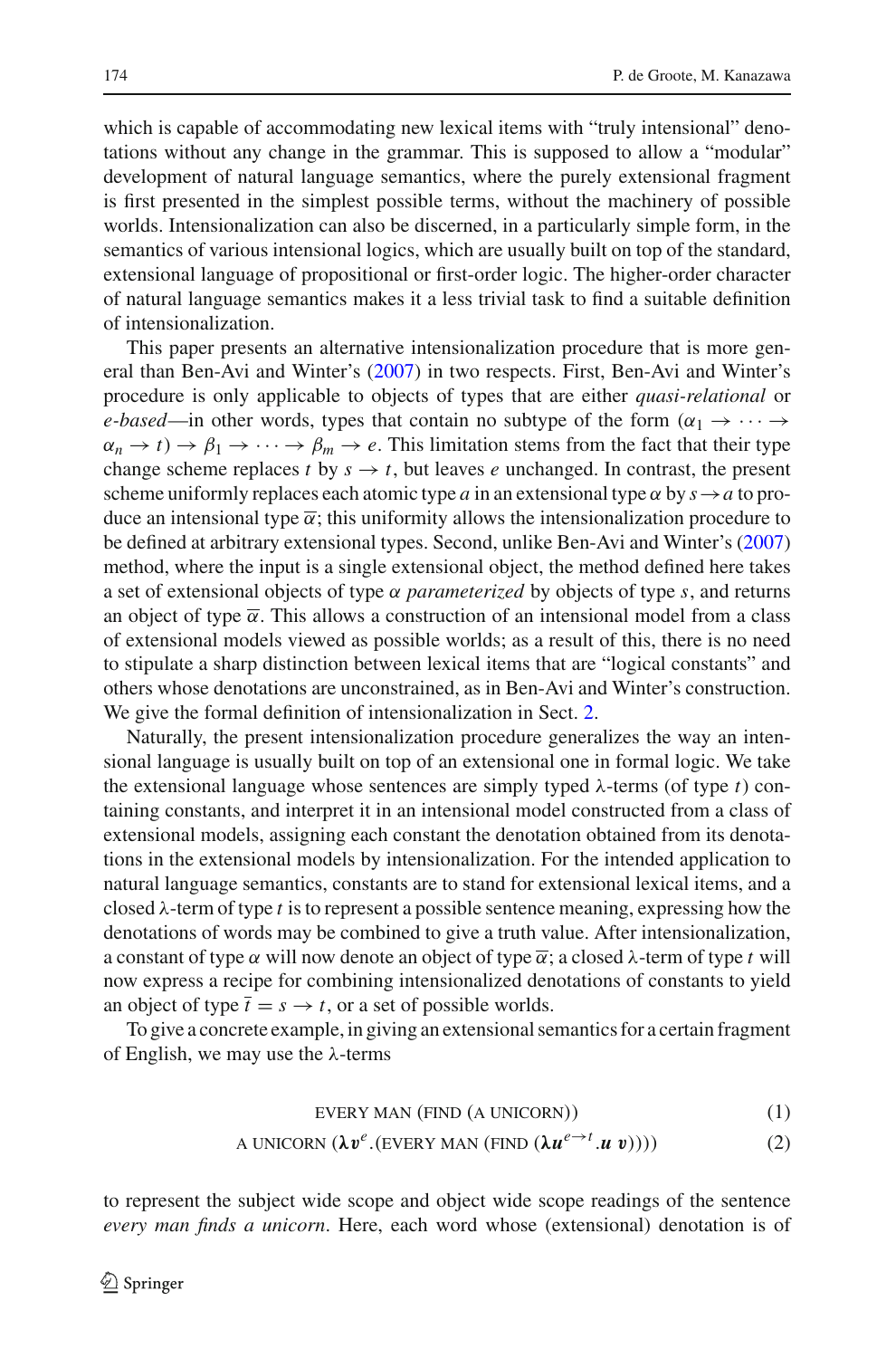*man seeks a unicorn*.

type  $\alpha$  is represented by the corresponding constant (in small capitals) of type  $\alpha$ . We assume that determiners have type  $(e \to t) \to (e \to t) \to t$ , commoun nouns have type  $e \rightarrow t$ , and transitive verbs have type  $((e \rightarrow t) \rightarrow t) \rightarrow e \rightarrow t$ . (Note that a transitive verb can directly combine with its object by functional application in the case of subject wide scope reading.) Given an extensional model *M* assigning each constant *c* of type  $\alpha$  its denotation  $M(c)$ , the truth value of the sentence under the two readings is given by the denotation of the above λ-terms in *M*. Now, suppose that we systematically intensionalize the semantic types for all syntactic categories, so that determiners, common nouns, and transitive verbs will now denote objects of type  $\overline{(e \rightarrow t) \rightarrow (e \rightarrow t) \rightarrow t}$ ,  $\overline{e \rightarrow t}$ , and  $\overline{((e \rightarrow t) \rightarrow t) \rightarrow e \rightarrow t}$ , respectively. Given an intensional denotation for each constant, the same  $\lambda$ -terms [\(1\)](#page-1-0) and [\(2\)](#page-1-0) will still be meaningful, provided that the variables  $v^e$  and  $u^{e\rightarrow t}$  are now understood to range over objects of type  $\bar{e}$  and  $\bar{e} \to \bar{t}$ , respectively; the denotations of [\(1\)](#page-1-0) and [\(2\)](#page-1-0) will then be objects of type  $\bar{t} = s \rightarrow t$ . The resulting compositional semantics will be able to accommodate intensional transitive verbs like *seeks*, treating them as belonging to the same syntactic category—and hence having the same semantic type—as extensional transitive verbs like *finds*. Whereas the denotation of *finds* will be an object that is constructed from a collection of objects of type  $((e \rightarrow t) \rightarrow t) \rightarrow e \rightarrow t$ , the denotation of *seeks* will not reduce in the same way to objects of type  $((e \rightarrow t) \rightarrow t) \rightarrow e \rightarrow t$ . The compositional semantics, however, will be agnostic to the distinction, and meaning recipes of the exact same form as [\(1\)](#page-1-0) and [\(2\)](#page-1-0) will account for two readings of *every*

An important desideratum for intensionalization is that the resulting intensional semantics is "conservative" over the original extensional semantics. This desideratum is somewhat misstated in Ben-Avi and Winter's [\(2007](#page-21-0)) paper for a reason related to their treatment of "non-logical" lexical items. They demand that validity and consequence be preserved in moving from extensional models to intensional models. Since their treatment of non-logical lexical items in effect amounts to treating them as free variables, this is an unreasonably strong requirement, one that easily fails in the "intensionalization" of as simple a language as the language of propositional logic augmented with a non-logical constant of type  $t \rightarrow t$ [.](#page-21-0) [In](#page-21-0) [order](#page-21-0) [to](#page-21-0) [satisfy](#page-21-0) [this](#page-21-0) [desideratum,](#page-21-0) Ben-Avi and Winter [\(2007\)](#page-21-0) had to severely restrict the admissible types of non-logical lexical items—specifically, they were limited to those types that contain at most one instance of *t*, and only at the tail position.

In the present construction of intensional models from classes of extensional models, the desideratum is, simply put, that the truth conditions of sentences (i.e., closed λ-terms of type *t*) in the extensional language be preserved. More precisely, this means that the truth value of a sentence  $\varphi$  in an extensional model *M* is to coincide with the truth value of  $\varphi$  in any intensional model constructed form extensional models in which *M* is the "actual world". The preservation of validity and consequence for sentences follows as a corollary. These results are proved in Sect. [3.](#page-6-0)

Even though the validity of an open formula in a class of extensional models should not be expected to be preserved in intensional models built from them, it may be of some technical interest to see to what limited extent this expectation may be satisfied. For an open formula  $\varphi$  in the extensional language to be valid in a class of intensional models, all instances of  $\varphi$ , including formulas in an expanded language containing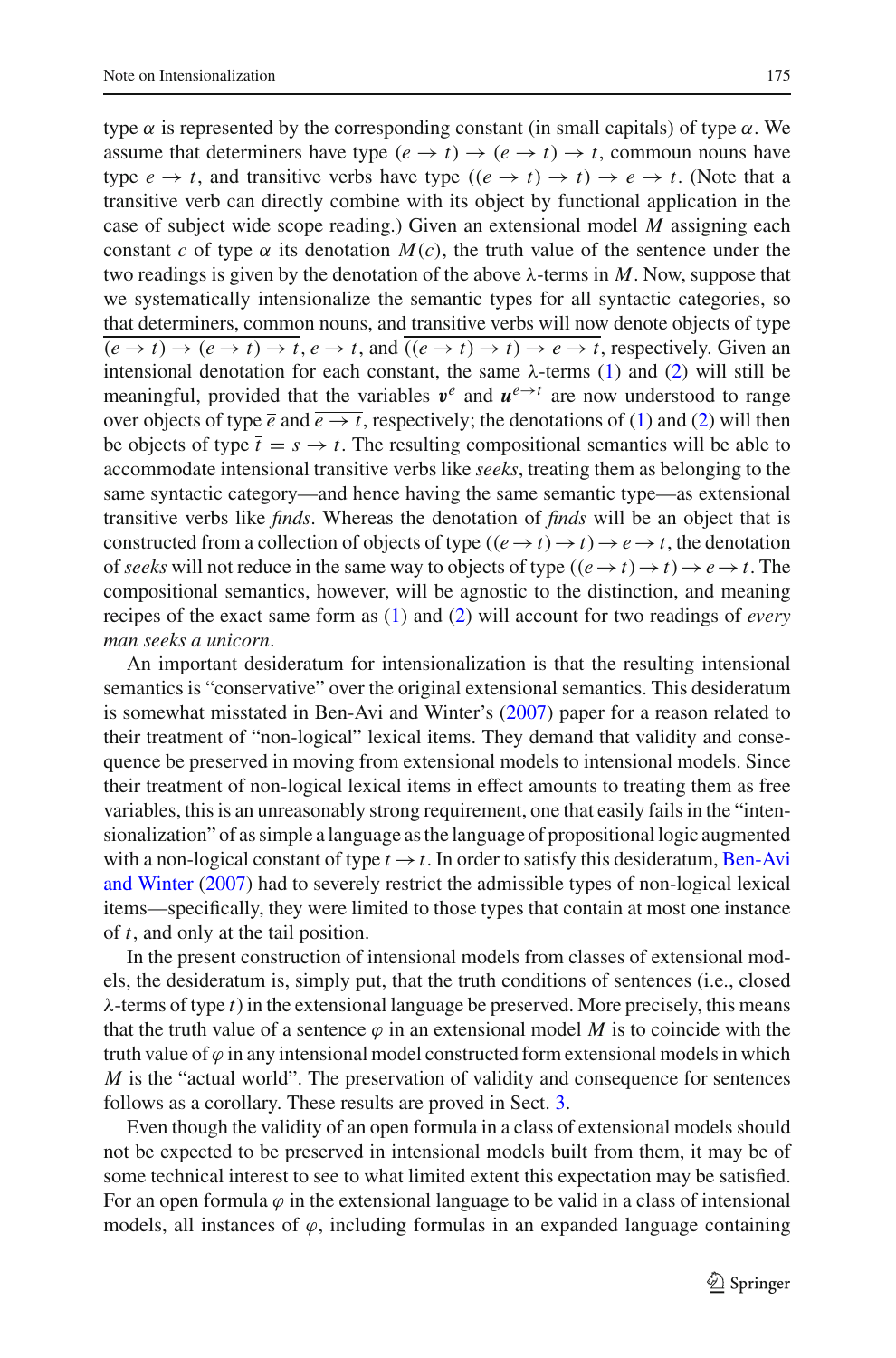some truly intensional items, must be valid as well. Particularly simple examples of such formulas are provided by propositional modal logic, where a propositional variable in a tautology may be replaced by any modal formula to produce a valid modal formula. This is a rather trivial case, but there are other more interesting cases. In Sect. [4,](#page-10-0) we define a class of *safe* open formulas, and show that for those formulas, validity in extensional models guarantees validity in intensional models based on them.

The present intensionalization procedure based on the mapping  $\alpha \mapsto \overline{\alpha}$  is simple and natural, but not so familiar. In Sect. [5,](#page-16-0) we compare it to the procedure implicit in [Montague](#page-21-1) [\(1973\)](#page-21-1), which is closer to the practice of linguists. The two procedures can easily be seen to be equivalent. The chief difference is that in Montague's approach, not only the denotations of the lexical items but also the "meaning recipes" associated with the analysis trees (or "LFs") of natural language sentences must be modified. (Sect. [5](#page-16-0) does not depend on Sect. [4](#page-10-0) and can be read immediately after Sect. [3.](#page-6-0))

It is not entirely clear to us whether a fully general intensionalization procedure such as the one given in this paper is called for in natural language semantics. It seems to us that the usual practice in linguistics is to introduce as few instances of *s* as is required for proper linguistic analysis, rather than adding as many instances of *s* as there are instances of  $e$  and  $t$ .<sup>[1](#page-3-1)</sup> Assigning fully intensionalized types to extensional lexical items may be seen as a manifestation of Montague's strategy of "generalizing to the worst case". Instead, it may be more congenial to the current practice of linguists to adopt a type-shifting mechanism to intensionalize (and extensionalize) denotations of phrases and apply it only when it is needed, and only to the extent that it is needed.<sup>2</sup> Nevertheless, the very fact that a completely general intensionalization procedure exists, with a definition so natural as to look almost inevitable, and its equivalence to a mechanism behind Montague's PTQ, may interest some researchers concerned with foundational aspects of semantics.

## <span id="page-3-0"></span>**2 Intensionalization**

We begin with some necessary definitions. The set of *types* over a set *A* of *atomic types* is defined inductively as follows<sup>[3](#page-3-3)</sup>:

- Every atomic type *a* ∈ *A* is a type over *A*.
- If  $\alpha_1$  and  $\alpha_2$  are types over A, then  $\alpha_1 \rightarrow \alpha_2$  is a type over A.

The type constructor  $\rightarrow$  is assumed to be right-associative, so that  $\alpha \rightarrow \beta \rightarrow \gamma$  stands for  $\alpha \to (\beta \to \gamma)$ . We let  $\alpha^n \to \beta$  abbreviate  $\alpha \to \cdots \to \alpha \to \beta$ , with " $\alpha \to$ " repeated *n* times.

Given a family  $(D_a)_{a \in A}$  of base domains, the domain  $D_\alpha$  of objects of type  $\alpha$  is defined for each type  $\alpha$  over A by recursion:

$$
D_{\alpha_1\to\alpha_2}=D_{\alpha_2}^{D_{\alpha_1}}.
$$

<sup>&</sup>lt;sup>1</sup> Cf. [von Fintel and Heim](#page-21-3) [\(2011,](#page-21-3) section 1.3.1).

<span id="page-3-1"></span><sup>&</sup>lt;sup>2</sup> The paper by [Partee and Rooth](#page-21-4) [\(1983](#page-21-4)) contains two "type-lifting" principles to this effect.

<span id="page-3-3"></span><span id="page-3-2"></span><sup>&</sup>lt;sup>3</sup> In Montague semantics,  $\alpha \rightarrow \beta$  is usually written  $\langle \alpha, \beta \rangle$ , but we prefer the notation standard in  $\lambda$ -calculus.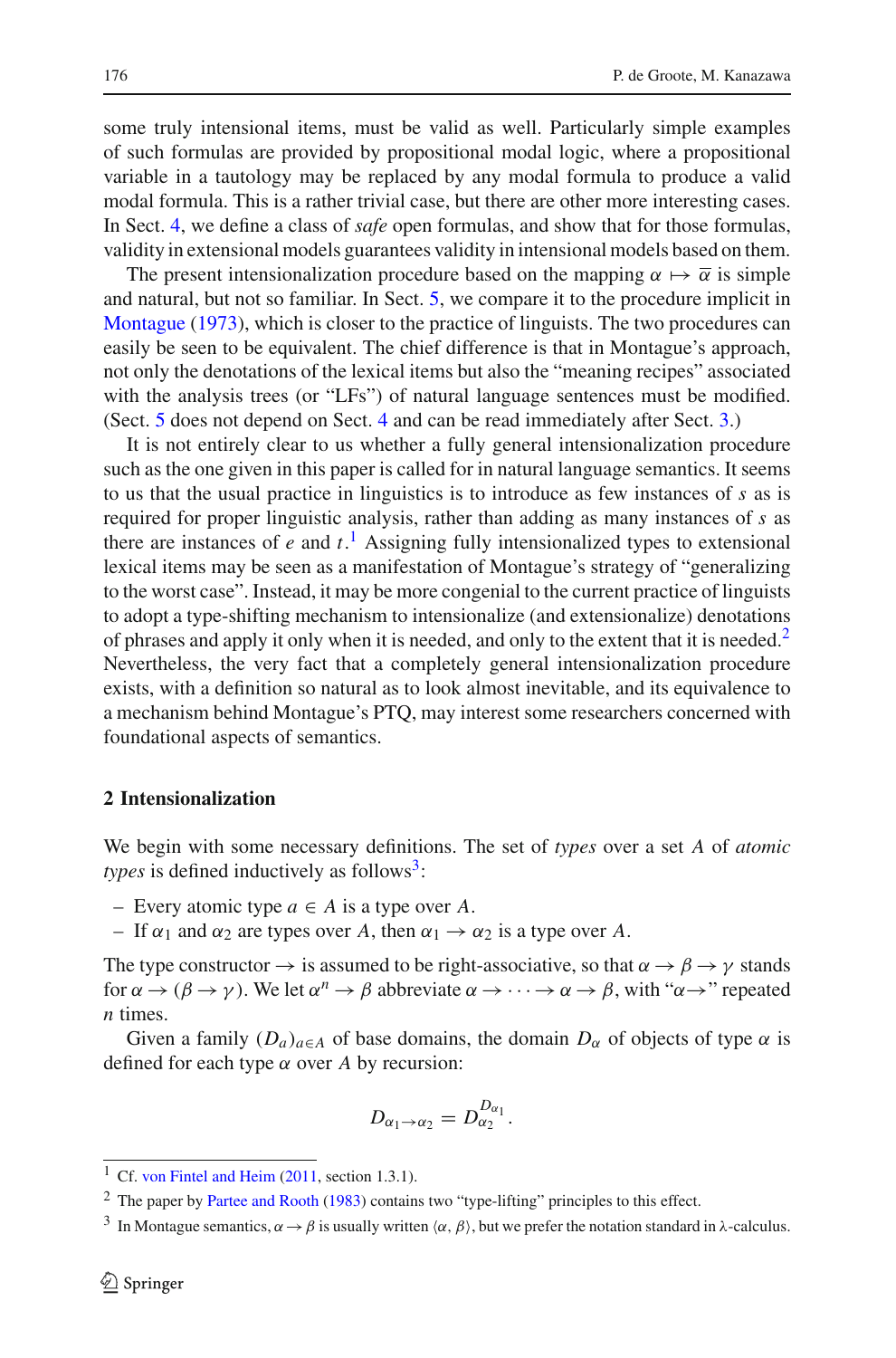In concrete examples, we often assume  $A = \{e, t\}$  and  $D_t = \{1, 0\}$ . The elements of *De* are *individuals* and 1 and 0 are *truth values*.

Let *s* be a new atomic type not in *A*. Elements of *Ds* are called *indices* or *possible worlds*. The *intensionalization* of type  $\alpha$ , written  $\overline{\alpha}$ , is defined by

$$
\overline{\alpha} = \alpha [a := (s \to a)]_{a \in A}.
$$

For example, if  $\alpha = (e \rightarrow t) \rightarrow (e \rightarrow t) \rightarrow t$ , then  $\overline{\alpha} = ((s \rightarrow e) \rightarrow s \rightarrow t) \rightarrow ((s \rightarrow e) \rightarrow t)$  $e) \rightarrow s \rightarrow t$ )  $\rightarrow s \rightarrow t$ .

We use simply typed λ-calculus (à la Church) as our metalanguage to denote objects in  $D_{\alpha}$ , for types  $\alpha$  over  $A \cup \{s\}$ . The type of a variable is indicated by a superscript at its first occurrence. If  $\psi$  is a  $\lambda$ -term of type  $\alpha \rightarrow \beta$  and  $\chi$  is a  $\lambda$ -term of type  $\alpha$ , then the application  $\psi \chi$  is a  $\lambda$ -term of type  $\beta$  and denotes the object in  $D_{\beta}$  that is the value of  $\psi$  on argument *χ*. If  $\psi$  is a λ-term of type *β*, then the λ-abstract λ*x*<sup>α</sup>. $\psi$  is a  $\lambda$ -term of type  $\alpha \rightarrow \beta$  and denotes the function from  $D_{\alpha}$  to  $D_{\beta}$  which maps x to  $\psi$ . The application of  $\lambda$ -terms is assumed to be left-associative, so that  $\varphi \psi \chi$  stands for  $(φψ)χ$ . Application binds stronger than  $λ$ -abstraction, so that  $λx^α.ψχ$  means  $\lambda x^{\alpha}$ .(ψχ), rather than  $(\lambda x^{\alpha}$ .ψ)χ. A sequence of  $\lambda$ 's is collapsed into one, so that  $\lambda x_1^{\alpha_1} \dots x_n^{\alpha_n}$ .  $\psi$  abbreviates  $\lambda x_1^{\alpha_1} \dots \lambda x_n^{\alpha_n}$ .  $\psi$ .

For each type α over *A*, we define the *intensionalization* and *extensionalization* combinators at type  $\alpha$  by mutual recursion as follows:

$$
\begin{aligned}\n\text{int}_a &= \text{ext}_a = \lambda x^{s \to a} .x, \\
\text{int}_{\alpha \to \beta} &= \lambda x^{s \to \alpha \to \beta} y^{\overline{\alpha}} .\n\text{int}_{\beta} (\lambda i^s . x i (\text{ext}_{\alpha} y i)), \\
\text{ext}_{\alpha \to \beta} &= \lambda y^{\overline{\alpha \to \beta}} j^s x^{\alpha} .\n\text{ext}_{\beta} (y (\text{int}_{\alpha} (\lambda k^s . x)) ) j.\n\end{aligned}
$$

Note that int<sub>α</sub> is of type  $(s \to \alpha) \to \overline{\alpha}$  and ext<sub>α</sub> is of type  $\overline{\alpha} \to s \to \alpha$ .

*Remark 1* If  $\alpha = \alpha_1 \rightarrow \cdots \rightarrow \alpha_n \rightarrow a$ , we have

$$
\begin{aligned}\n\text{int}_{\alpha} &= \lambda x^{s \to \alpha} y_1^{\overline{\alpha_1}} \dots y_n^{\overline{\alpha_n}} i^s \dots i(\text{ext}_{\alpha_1} y_1 i) \dots (\text{ext}_{\alpha_n} y_n i), \\
\text{ext}_{\alpha} &= \lambda y^{\overline{\alpha}} j^s x_1^{\alpha_1} \dots x_n^{\alpha_n} \cdot y(\text{int}_{\alpha_1} (\lambda k^s \dots x_1)) \dots (\text{int}_{\alpha_n} (\lambda k^s \dots x_n)) j,\n\end{aligned}
$$

For example, if  $q \in D_{s \to (e \to t) \to (e \to t) \to t}$ , then

$$
\begin{aligned} & \text{int}_{(e \to t) \to (e \to t) \to t} q \\ &= \lambda y_1^{(s \to e) \to s \to t} y_2^{(s \to e) \to s \to t} i^s \cdot qi(\lambda z^e, y_1(\lambda k^s, z)i)(\lambda z^e, y_2(\lambda k^s, z)i). \end{aligned}
$$

If *qi* is the quantifier *some* for all *i*, i.e.,

$$
q = \lambda k^s x_1^{e \to t} x_2^{e \to t} \cdot \exists_e (\lambda z^e \cdot \land (x_1 z)(x_2 z)),
$$

where  $\exists_e \in D_{(e \to t) \to t}$  is the first-order existential quantifier over individuals and  $\wedge \in D_{t \to t \to t}$  is conjunction, then  $int_{(e \to t) \to (e \to t) \to t} q$  equals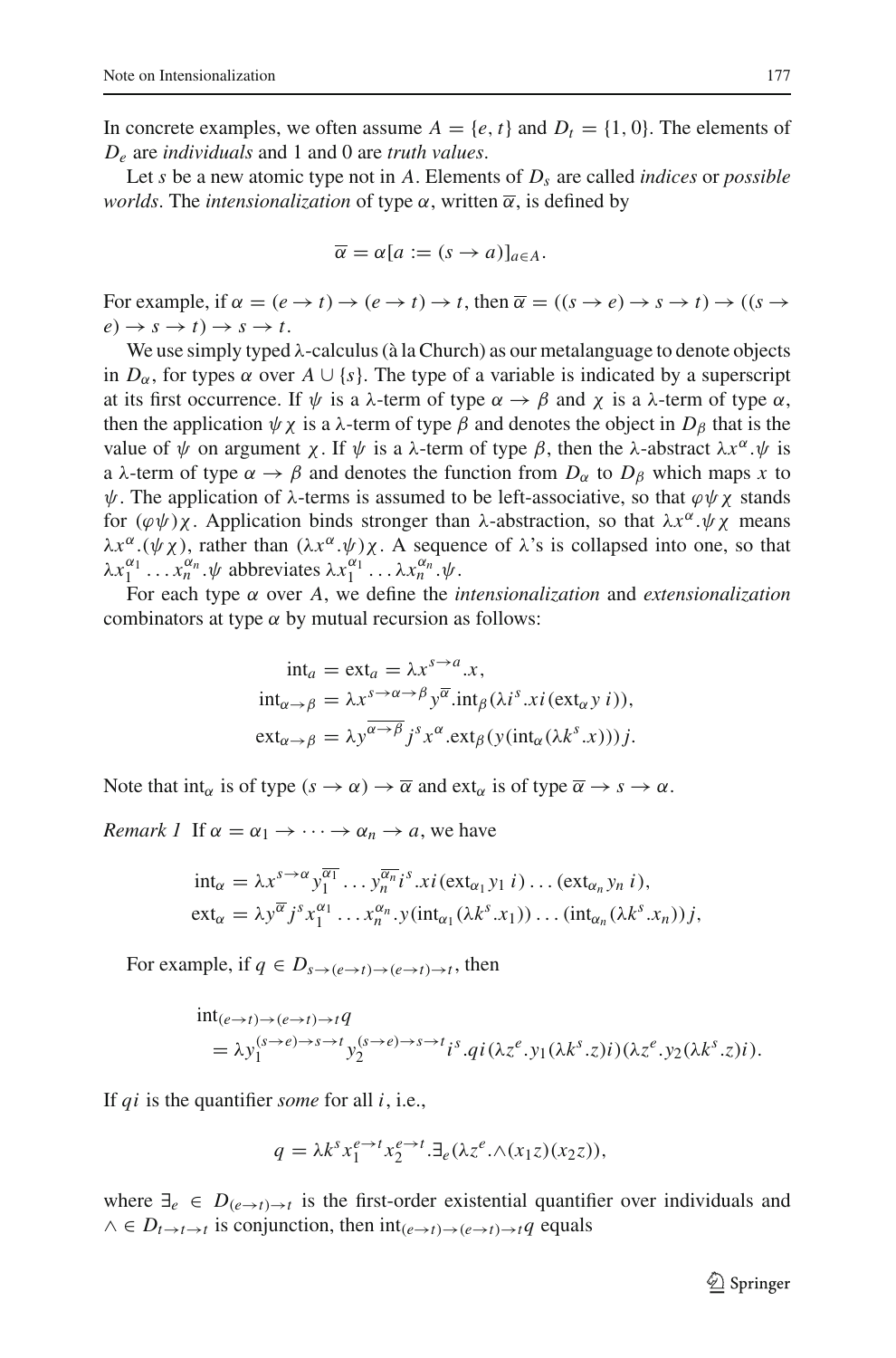$$
\lambda y_1^{(s\to e)\to s\to t} y_2^{(s\to e)\to s\to t} i^s \cdot \exists_e (\lambda z^e \cdot \wedge (y_1(\lambda k^s \cdot z)i)(y_2(\lambda k^s \cdot z)i)).
$$

<span id="page-5-0"></span>**Lemma 2** *For any type*  $\alpha$  *over* A,  $\lambda x^{s\rightarrow\alpha}$ *.ext<sub>α</sub>*(*int<sub>α</sub>x*) =  $\lambda x^{s\rightarrow\alpha}$ *.x.* 

*Proof* By induction on  $\alpha$ . The case of atomic types is obvious. For the non-atomic case, we have

$$
\lambda x^{s \to \alpha \to \beta}.\text{ext}_{\alpha \to \beta}(\text{int}_{\alpha \to \beta} x)
$$
  
=  $\lambda x^{s \to \alpha \to \beta} j^s z^{\alpha}.\text{ext}_{\beta}(\text{int}_{\alpha \to \beta} x(\text{int}_{\alpha} (\lambda k^s . z)))j$   
=  $\lambda x^{s \to \alpha \to \beta} j^s z^{\alpha}.\text{ext}_{\beta}(\text{int}_{\beta} (\lambda i^s . xi(\text{ext}_{\alpha} (\text{int}_{\alpha} (\lambda k^s . z))i)))j$   
=  $\lambda x^{s \to \alpha \to \beta} j^s z^{\alpha} .(\lambda i^s . xi((\lambda k^s . z)i))j$  by induction hypothesis  
=  $\lambda x^{s \to \alpha \to \beta} j^s z^{\alpha} .xi$   
=  $\lambda x^{s \to \alpha \to \beta} .x$ 

Clearly,

$$
\lambda y^{\overline{\alpha}}.\text{int}_{\alpha}(\text{ext}_{\alpha}y) = \lambda y^{\overline{\alpha}}.y
$$

does not hold in general. We call an object  $y \in D_{\overline{\alpha}}$  *quasi-extensional* if  $y =$ int<sub>α</sub>(ext<sub>α</sub> *y*). By Lemma [2,](#page-5-0) it is clear that  $y \in D_{\overline{\alpha}}$  is quasi-extensional if and only if  $y = \text{int}_{\alpha} x$  for some  $x \in D_{s \to \alpha}$ . We call  $y \in D_{\overline{\alpha}}$  *truly intensional* if it is not quasi-extensional.

Note that if  $x \in D_{t^n \to t}$  (i.e., *x* is a truth function), then  $int_{t^n \to t} (\lambda k^s \cdot x)$  coincides with its usual Boolean "generalization" to type  $(s \to t)^n \to s \to t$ . For instance, the intensionalization of conjunction  $\land \in D_{t\rightarrow t\rightarrow t}$  is

$$
int_{t\to t\to t}(\lambda k^s.\wedge) = \lambda x^{s\to t}y^{s\to t}i^s.\wedge (xi)(yi),
$$

that is, the intersection operation on subsets of  $D_s$ .<sup>[4](#page-5-1)</sup>

In general, the intensionalization  $int_{\alpha} (\lambda k^s \cdot x)$  corresponding to a "logical constant"  $x \in D_{\alpha}$  does not necessarily agree with other existing ways of "lifting" *x* to an object in  $D_{\overline{\alpha}}$ . For instance, the first-order universal quantifier over individuals  $\forall e \in D_{(e \to t) \to t}$ can be naturally "lifted" to

$$
\lambda y^{(s\rightarrow e)\rightarrow s\rightarrow t} i^s \cdot \forall_{s\rightarrow e} (\lambda z^{s\rightarrow e} \cdot yzi),
$$

using the universal quantifier  $\forall s \rightarrow e \in D_{((s \rightarrow e) \rightarrow t) \rightarrow t}$  over *individual concepts* (i.e., functions from possible worlds to individuals), but this differs from its intensionalization,

$$
int_{(e \to t) \to t} (\lambda k^s. \forall_e) = \lambda y^{(s \to e) \to s \to t} i^s. \forall_e (ext_{e \to t} y i)
$$
  
=  $\lambda y^{(s \to e) \to s \to t} i^s. \forall_e (\lambda z^e. y(\lambda k^s. z)i).$ 

 $\Box$ 

<span id="page-5-1"></span><sup>&</sup>lt;sup>4</sup> As is customary, we often identify sets with their characteristic functions.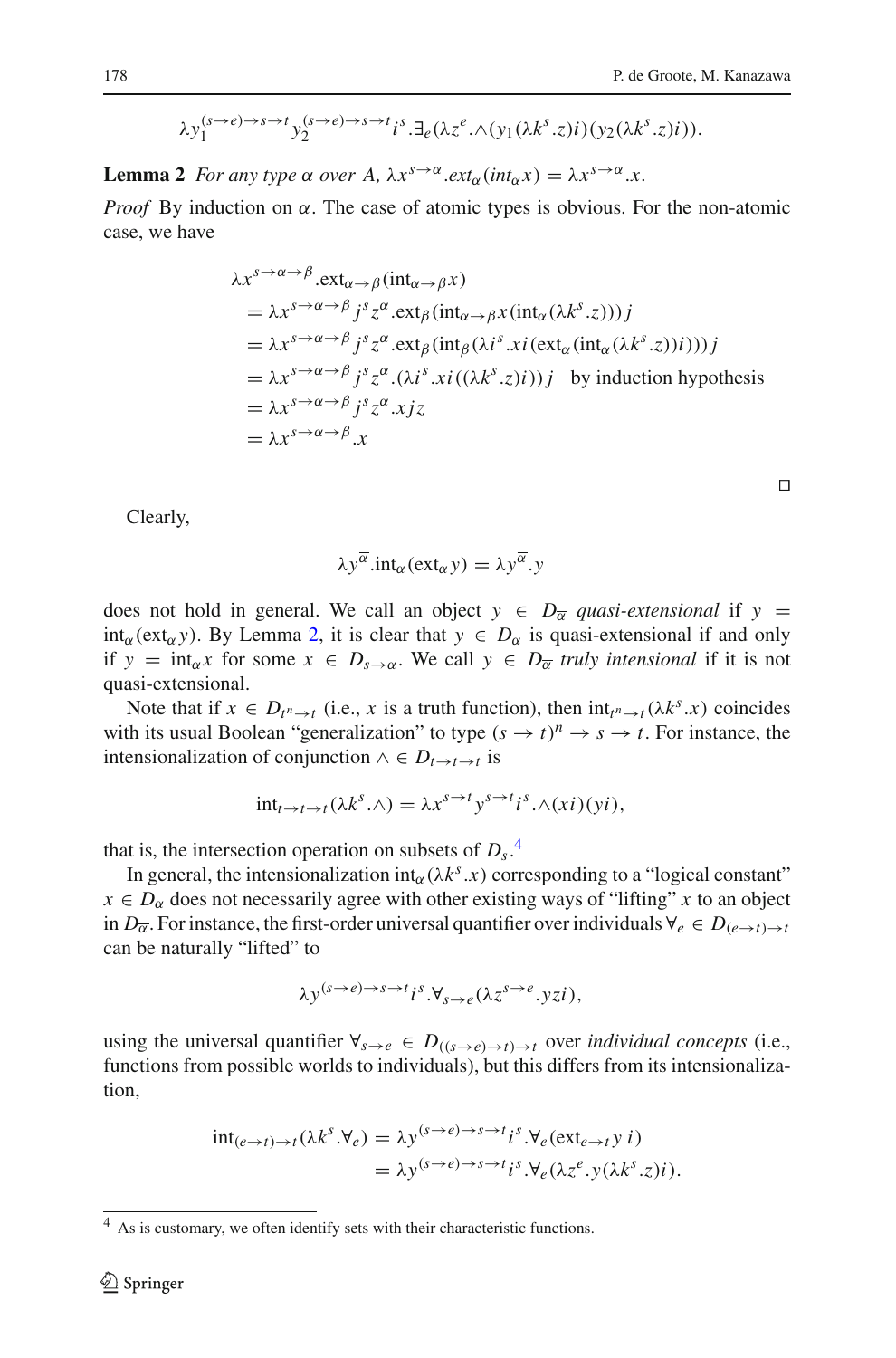The point here is that the intensionalization of  $\lambda k^s$ .*x* is  $\lambda$ -definable in terms of *x*, but the universal quantifier over objects of a higher type is not  $\lambda$ -definable in terms of the universal quantifier over objects of a lower type.<sup>5</sup>

Another example is "generalized conjunction", defined for each type  $\alpha$  of the form  $\alpha_1 \rightarrow \cdots \rightarrow \alpha_n \rightarrow t$  by

$$
\wedge_{\alpha} = \lambda y_1^{\alpha} y_2^{\alpha} z_1^{\alpha_1} \dots z_n^{\alpha_n} \wedge (y_1 z_1 \dots z_n) (y_2 z_1 \dots z_n).
$$

For instance,

$$
\begin{split}\n& \text{int}_{(e \to t) \to (e \to t) \to e \to t} (\lambda k^s \cdot \Lambda_{e \to t}) \\
&= \lambda y_1^{(s \to e) \to s \to t} y_2^{(s \to e) \to s \to t} z_{s \to e} i^s \cdot \Lambda_{e \to t} (\text{ext}_{e \to t} y_1 i) (\text{ext}_{e \to t} y_2 i) (\text{ext}_{e \to t}) \\
&= \lambda y_1^{(s \to e) \to s \to t} y_2^{(s \to e) \to s \to t} z_{s \to e} i^s \cdot \Lambda_{e \to t} (\lambda x^e \cdot y_1 (\lambda k^s \cdot x) i) (\lambda x^e \cdot y_2 (\lambda k^s \cdot x) i) (z i) \\
&= \lambda y_1^{(s \to e) \to s \to t} y_2^{(s \to e) \to s \to t} z_{s \to e} i^s \cdot \Lambda (y_1 (\lambda k^s \cdot z i) i) (y_2 (\lambda k^s \cdot z i) i),\n\end{split}
$$

which does not equal

$$
\wedge_{\overline{e\rightarrow t}} = \lambda y_1^{(s\rightarrow e)\rightarrow s\rightarrow t} y_2^{(s\rightarrow e)\rightarrow s\rightarrow t} z^{s\rightarrow e} i^s \cdot \wedge (y_1 z i) (y_2 z i).
$$

### <span id="page-6-0"></span>**3 Preservation of Extensional Semantics Under Intensionalization**

The object language of our study is that of typed  $\lambda$ -terms built up from basic expressions consisting of constants, each of some type  $\alpha$  over A, and countably many variables for each type  $\alpha$  over *A*. We use boldface variables  $v_1^{\alpha}, v_2^{\alpha}, \dots$  and boldface  $\lambda$  in the object language to avoid confusion with the metalanguage. Because of the presence of constants, whose interpretation we can pick at will, this choice of the object language is general enough to encompass most "extensional" languages of formal logic, and is also adequate as a language for representing meanings of expressions in extensional fragments of natural language in the style of Montague semantics. The intensionalization of the semantics of these languages serves as a foundation on which to build richer languages including intensional constructs within the usual framework of possible world semantics.

An *extensional model M* of our object language consists of base domains  $(D_a)_{a \in A}$ and an assignment of a denotation  $M(c) \in D_\alpha$  to each object language constant *c* of type  $\alpha$ . An *intensional model* consists of base domains  $(D_a)_{a \in A \cup \{s\}}$  together with an assignment of a denotation  $M(c) \in D_{\overline{\alpha}}$  to each object language constant *c* of type  $\alpha$ .

$$
\lambda i^s x^{\alpha \to t} \cdot \forall_{\overline{\alpha}} (\lambda y^{\overline{\alpha}} \cdot x(\text{ext}_{\alpha} y \cdot i)).
$$

(The same can be said of equality at different types.).

<span id="page-6-1"></span><sup>&</sup>lt;sup>5</sup> In fact, in the particular case of the universal quantifier,  $\lambda$ -definability goes the other way around:  $\lambda k^s \cdot \forall \alpha$ is λ-definable in terms of  $\forall \overline{\alpha}$  by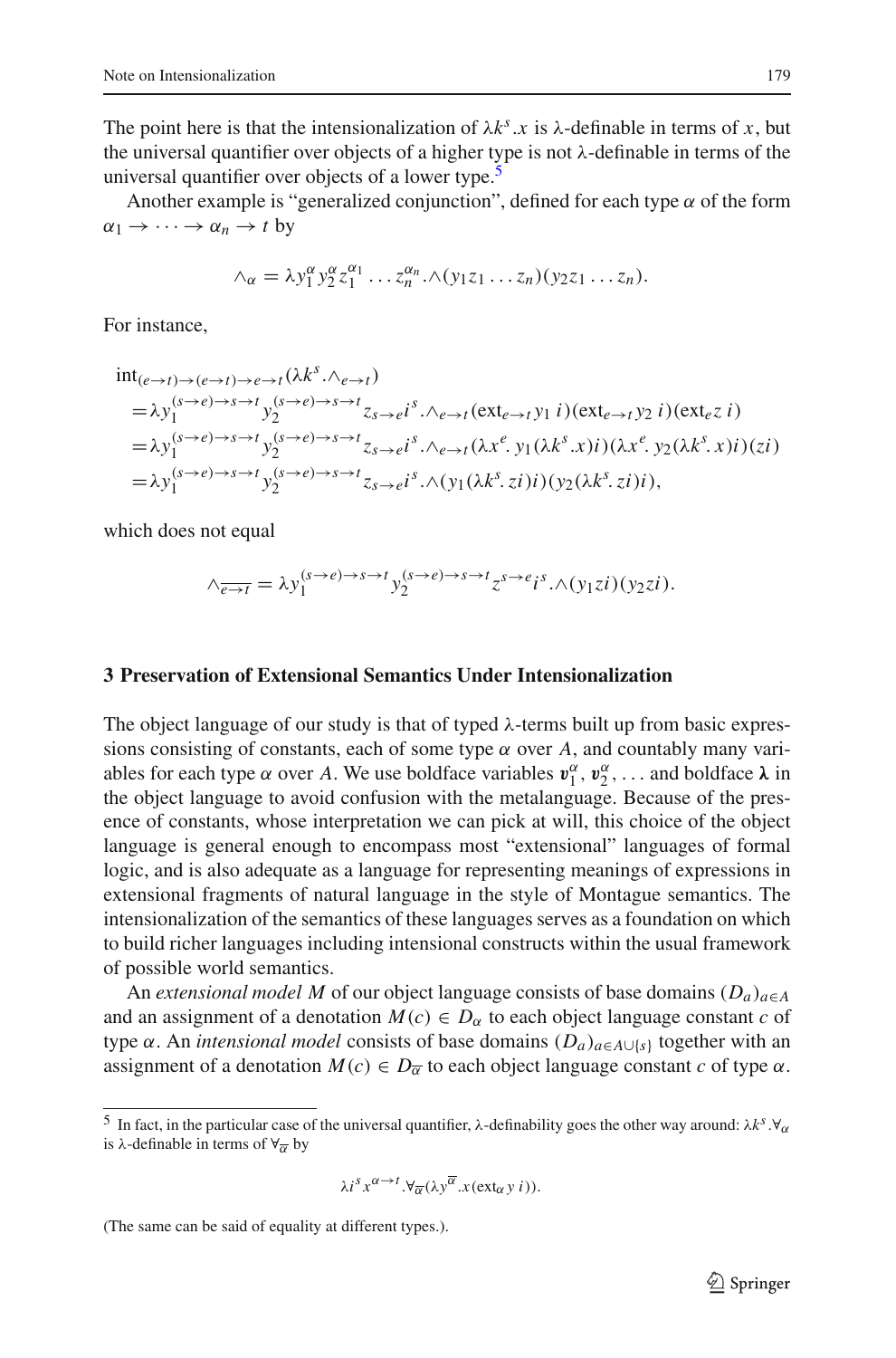We are interested in those intensional models that are built from extensional models by means of intensionalization.

An object language expression  $\varphi$  has the denotation  $\llbracket \varphi \rrbracket_{M,\varrho}$  in an (extensional or intensional) model *M* relative to an assignment *g* of values to variables. In an extensional model,  $g(\mathbf{v}_l^{\alpha}) \in D_{\alpha}$ , whereas in an intensional model,  $g(\mathbf{v}_l^{\alpha}) \in D_{\overline{\alpha}}$ . We let  $g[x/\mathbf{v}_l^{\alpha}]$  denote the assignment that is like *g* except that it assigns *x* to  $\mathbf{v}_l^{\alpha}$ .

$$
\begin{aligned}\n\llbracket c \rrbracket_{M,g} &= M(c), \\
\llbracket \mathbf{v}_l^{\alpha} \rrbracket_{M,g} &= g(\mathbf{v}_l^{\alpha}), \\
\llbracket \varphi \psi \rrbracket_{M,g} &= \llbracket \varphi \rrbracket_{M,g} \llbracket \psi \rrbracket_{M,g}, \\
\llbracket \lambda \mathbf{v}_l^{\alpha} \cdot \varphi \rrbracket_{M,g} &= \begin{cases}\n\lambda x^{\alpha} \cdot \llbracket \varphi \rrbracket_{M,g[x/v_l^{\alpha}]}\n\end{cases} \text{ if } M \text{ is an extensional model}, \\
\lambda x^{\overline{\alpha}} \cdot \llbracket \varphi \rrbracket_{M,g[x/v_l^{\alpha}]}\n\end{aligned}
$$
if *M* is an intensional model.

Note that if  $\varphi$  is an object language expression of type  $\alpha$ , the denotation of  $\varphi$  in an intensional model belongs to  $D_{\overline{\alpha}}$ .

If  $\varphi$  is a closed object language expression,  $[\![\varphi]\!]_{M,g}$  does not depend on *g*, so we let  $[\![\varphi]\!]_M = [\![\varphi]\!]_{M,g}$  for an arbitrarily chosen *g*.

Given an indexed collection  $\mathcal{I} = (M_i)_{i \in I}$  of extensional models with the same base domains  $(D_a)_{a \in A}$ , we create an intensional model  $M_{\mathcal{I}}$  based on *I*, with  $D_s = I$ . For an object language constant  $c$  of type  $\alpha$ , we let

$$
M_{\mathcal{I}}(c) = \text{int}_{\alpha}(\lambda i^s.M_i(c))
$$

be its denotation in  $M<sub>T</sub>$ .

Let us consider a very simple example to illustrate the above definition. Let  $A = \{t\}$ and let the vocabulary of the object language include constants *c* of type *t* and *q* of type  $t \to t$ . Fix  $D_t = \{1, 0\}$ . There are eight possible extensional models for this language:  $M(c)$  is either 0 or 1, and  $M(q)$  must be one of  $\lambda x^t.0, \lambda x^t.1, \lambda x^t.x$ , and  $\lambda x^t$ .  $\neg x$ . Let  $C = \{M_1, \ldots, M_8\}$  be the set of these eight models and let *I* be a subset of  $\{1,\ldots, 8\}$ . We can construct an intensional model  $M_{\mathcal{I}}$  out of  $\mathcal{I} = (M_i)_{i \in I}$  by the above definition. The denotation  $M_{\mathcal{I}}(c)$  of *c* is (the characteristic function of) a subset of *I*, and  $M_{\mathcal{I}}(q)$  is a function from the power set of *I* to the power set of *I*. We have

$$
M_{\mathcal{I}}(q) = \text{int}_{t \to t} (\lambda i^s M_i(q))
$$
  
=  $\lambda y^{s \to t} i^s M_i(q)(yi),$ 

so  $M_{\mathcal{I}}(q)$  *y i* does not depend on the "global" property of *y*, but only on its value at *i*. In particular,

<span id="page-7-0"></span>
$$
\begin{aligned} \llbracket qc \rrbracket_{M_{\mathcal{I}}} &= M_{\mathcal{I}}(q)M_{\mathcal{I}}(c) \\ &= (\lambda y^{s \to e} i^s.M_i(q)(yi))(\lambda i^s.M_i(c)) \\ &= \lambda i^s.M_i(q)M_i(c) \\ &= \lambda i^s.\llbracket qc \rrbracket_{M_i} . \end{aligned} \tag{3}
$$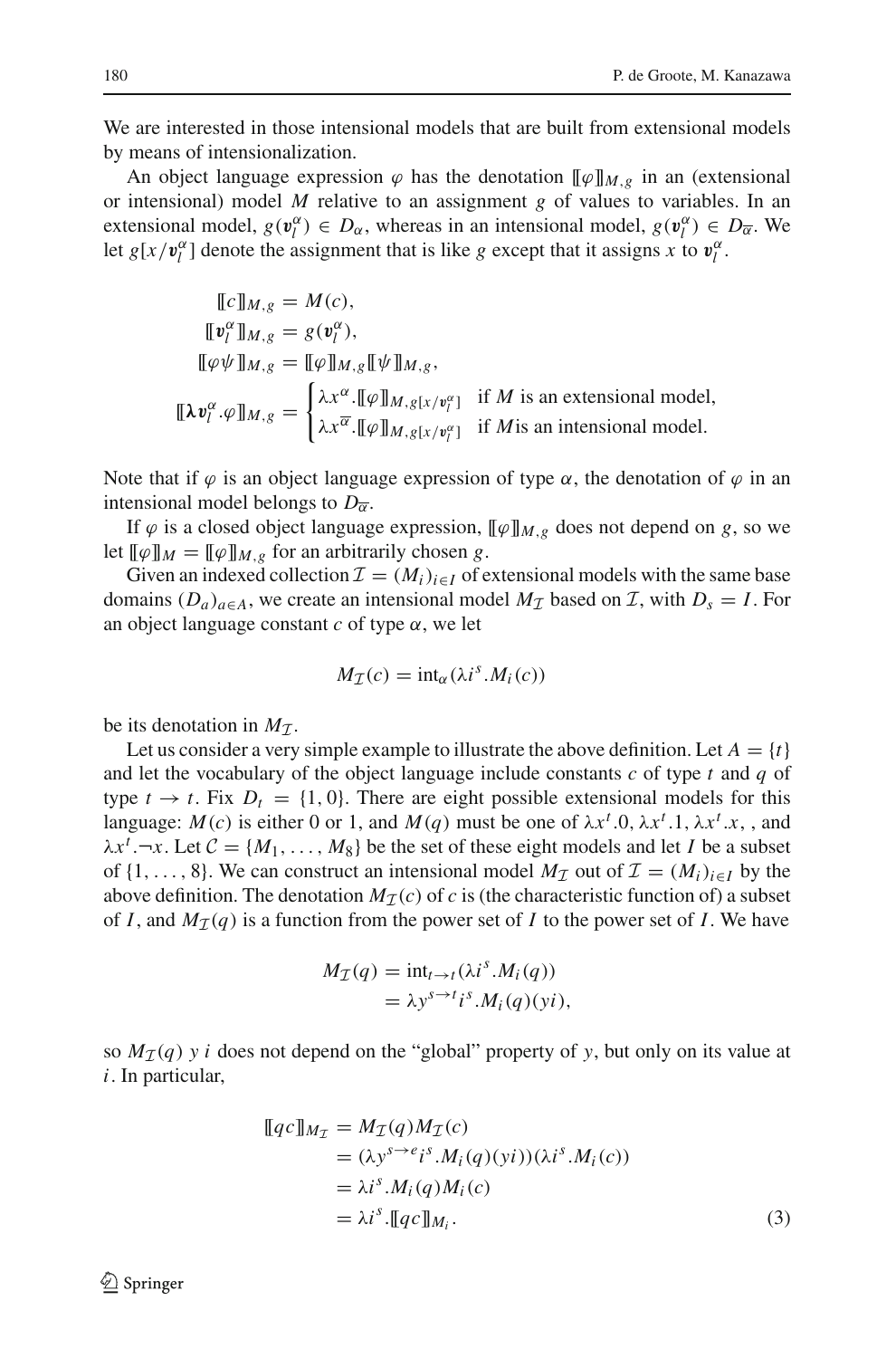Having defined  $M_{\tau}$ , one can then expand it to a model M' for a larger vocabulary including additional constants, such as the necessity operator  $\Box$  (of type  $t \rightarrow t$ , with denotation in  $D_{\overline{t\rightarrow t}}$ , whose denotation is truly intensional.

We shall show that equalities exemplified by  $(3)$  are completely general and hold for all sentences in the extensional object language.

If *g* is an intensional assignment (suitable for  $M<sub>T</sub>$ ), define an extensional assignment  $g \downarrow_i$  by

$$
g\,\downarrow_i(\mathbf{v}_l^{\alpha}) = \text{ext}_{\alpha} g(\mathbf{v}_l^{\alpha})\,i.
$$

<span id="page-8-0"></span>We call an intensional assignment *g quasi-extensional* if  $g(\mathbf{v}_l^{\alpha})$  is quasi-extensional for all  $v_l^{\alpha}$ .

**Lemma 3** *Let* ϕ *be an object language expression of type* α*, and let g be an intensional assignment suitable for M<sup>I</sup> that is quasi-extensional.*

1.  $ext_{\alpha}[\![\varphi]\!]_{M_{\tau},g}$   $i = [\![\varphi]\!]_{M_i,g}\!\downarrow_i$ . 2. *If the β*-normal form of  $\varphi$  *is not a*  $\lambda$ -abstract,  $[\![\varphi]\!]_{M_T,g} = int_{\alpha}(\lambda i^s \cdot [\![\varphi]\!]_{M_i,g} \downarrow)$ .

*Proof* We prove both 1 and 2 simultaneously by induction on  $\varphi$ , assuming that  $\varphi$  is in β-normal form. Note that if  $\varphi$  is not a λ-abstract, 1 follows from 2 by Lemma [2.](#page-5-0)

If  $\varphi$  is a constant *c*, then 2 holds by the definition of  $M_{\mathcal{I}}(c)$ . If  $\varphi$  is a variable  $v_l^{\alpha}$ , 2 holds since *g* is quasi-extensional.

Suppose  $\varphi = \psi \chi$ , where  $\psi$  is of type  $\beta \to \alpha$  and  $\chi$  is of type  $\beta$ . Since  $\varphi$  is in  $β$ -normal form,  $ψ$  is not a  $λ$ -abstract. Hence by induction hypothesis,

$$
\llbracket \psi \rrbracket_{M_T, g} = \mathrm{int}_{\beta \to \alpha} (\lambda i^s. \llbracket \psi \rrbracket_{M_i, g \downarrow_i})
$$
  
=  $\lambda y_0^{\overline{\alpha}} \cdot \mathrm{int}_{\alpha} (\lambda i^s. \llbracket \psi \rrbracket_{M_i, g \downarrow_i} (\mathrm{ext}_{\beta} y_0 i)).$ 

The induction hypothesis about  $\chi$  gives

$$
\mathrm{ext}_{\beta}[\![\chi]\!]_{M_{\mathcal{I}},g} i = [\![\chi]\!]_{M_i,g}\!\downarrow_i.
$$

Thus,

$$
\begin{aligned} \llbracket \psi \chi \rrbracket_{M_{\mathcal{I}},g} &= \llbracket \psi \rrbracket_{M_{\mathcal{I}},g} \llbracket \chi \rrbracket_{M_{\mathcal{I}},g} \\ &= \mathrm{int}_{\alpha} (\lambda i^s \cdot \llbracket \psi \rrbracket_{M_i,g\downarrow_i} (\mathrm{ext}_{\beta} \llbracket \chi \rrbracket_{M_{\mathcal{I}},g} i)) \\ &= \mathrm{int}_{\alpha} (\lambda i^s \cdot \llbracket \psi \rrbracket_{M_i,g\downarrow_i} \llbracket \chi \rrbracket_{M_i,g\downarrow_i}) \\ &= \mathrm{int}_{\alpha} (\lambda i^s \cdot \llbracket \psi \chi \rrbracket_{M_i,g\downarrow_i}) \end{aligned}
$$

and the condition in 2 holds of  $\varphi$ .

It remains to consider the case where  $\varphi$  is a  $\lambda$ -abstract  $\lambda u^{\beta}$ . $\psi$ , where  $\alpha = \beta \rightarrow \gamma$ and  $\psi$  is of type  $\gamma$ . By induction hypothesis,  $ext_{\gamma}[\![\psi]\!]_{M_{\tau},h}$  *i* =  $[\![\psi]\!]_{M_i,h}\!$ <sub>*i*</sub> for all assignments *h* that are quasi-extensional.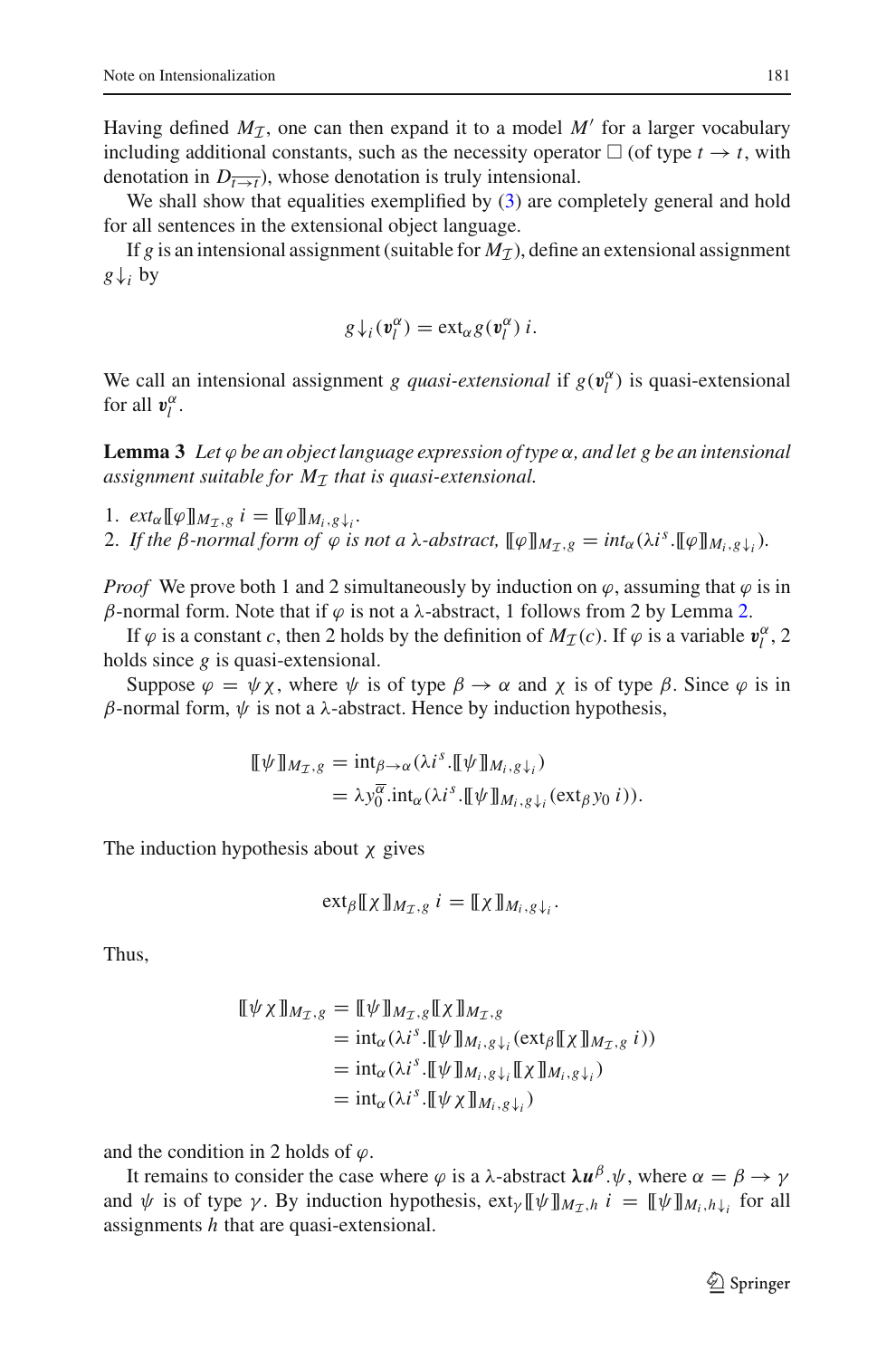$\Box$ 

$$
\operatorname{ext}_{\beta \to \gamma} [\![\lambda u^{\beta}.\psi]\!]_{M_{\mathcal{I}},g} i = \lambda x^{\beta}.\operatorname{ext}_{\gamma}([\![\lambda u^{\beta}.\psi]\!]_{M_{\mathcal{I}},g}(\operatorname{int}_{\beta}(\lambda k^{s}.x))) i
$$
  
\n
$$
= \lambda x^{\beta}.\operatorname{ext}_{\gamma}([\![\psi]\!]_{M_{\mathcal{I}},g[\operatorname{int}_{\beta}(\lambda k^{s}.x)/u^{\beta}]}) i
$$
  
\n
$$
= \lambda x^{\beta}.\llbracket \psi \rrbracket_{M_{i},g[\operatorname{int}_{\beta}(\lambda k^{s}.x)/u^{\beta}] \downarrow_{i}} \text{ by induction hypothesis}
$$
  
\n
$$
= \lambda x^{\beta}.\llbracket \psi \rrbracket_{M_{i},g\downarrow_{i}[\chi/u^{\beta}]}
$$
  
\n
$$
= [\![\lambda u^{\beta}.\psi]\!]_{M_{i},g\downarrow_{i}}.
$$

(Note that  $g[\text{int}_{\beta}(\lambda k^s.x)/\mu^{\beta}]$  is quasi-extensional.) Thus, 1 holds of  $\varphi$ .

Note that the condition in part 2 of Lemma  $\frac{3}{3}$  $\frac{3}{3}$  $\frac{3}{3}$  does not hold of  $\lambda$ -abstracts. A simple counterexample is the **I** combinator  $\lambda u^{a \to b} u^{a \to b}$ :

$$
\begin{split}\n&\text{int}_{(a\to b)\to a\to b}(\lambda i^s \cdot [\![\lambda u^{a\to b} \cdot u^{a\to b}]\!]_{M_i}) \\
&= \text{int}_{(a\to b)\to a\to b}(\lambda i^s x^{a\to b} \cdot x) \\
&= \lambda y_1^{(s\to a)\to s\to b} y_2^{s\to a} i^s \cdot \text{ext}_{a\to b} y_1 i (\text{ext}_a y_2 i) \\
&= \lambda y_1^{(s\to a)\to s\to b} y_2^{s\to a} i^s \cdot (\lambda z^a \cdot y_1 (\text{int}_a (\lambda k. z)) i) (\text{ext}_a y_2 i) \\
&= \lambda y_1^{(s\to a)\to s\to b} y_2^{s\to a} i^s \cdot (\lambda z^a \cdot y_1 (\lambda k. z) i) (y_2 i) \\
&= \lambda y_1^{(s\to a)\to s\to b} y_2^{s\to a} i^s \cdot y_1 (\lambda k. y_2 i) i \\
&\neq \lambda y_1^{(s\to a)\to s\to b} y_2^{s\to a} i^s \cdot y_1 y_2 i \\
&= \lambda y_1^{(s\to a)\to s\to b} \cdot y_1 \\
&= [\![\lambda u^{a\to b} \cdot u^{a\to b}\!]_{M_T}.\n\end{split}
$$

(The inequality assumes  $|D_a| \geq 2$  and  $|D_s| \geq 2$ .)

*Remark 4* A special case of Lemma [3](#page-8-0) is when  $g = h^*$  for some extensional assignment *h*, where *h*<sup>∗</sup> is defined by

$$
h^*(v_l^{\alpha}) = \mathrm{int}_{\alpha}(\lambda k^s.h(v_l^{\alpha})).
$$

In this case, we have  $g\downarrow$ <sub>i</sub> = *h* for all  $i \in I$ . This special case itself can be proved directly by induction.

<span id="page-9-0"></span>*Remark 5* The content of Lemma [3](#page-8-0) can be stated entirely within simply typed λ-calculus, as follows. If  $\varphi$  is a λ-term of type  $\alpha$ , with free variables  $z_1^{\beta_1}, \ldots, z_n^{\beta_n}$ , let  $\overline{\varphi}$  be the  $\lambda$ -term of type  $\overline{\alpha}$  obtained from  $\varphi$  by replacing each occurrence of  $a \in A$ by  $s \to a$  in the type annotation of  $\varphi$ . Then we have

$$
\operatorname{ext}_{\alpha}\overline{\varphi}[(\operatorname{int}_{\beta_1} x_1^{s\to\beta_1})/z_1^{\overline{\beta_1}}, \dots, (\operatorname{int}_{\beta_n} x_n^{s\to\beta_n})/z_n^{\overline{\beta_n}}]
$$
  
=  $\beta_n \lambda i^s \cdot \varphi[(x_1^{s\to\beta_1}i)/z_1^{\beta_1}, \dots, (x_n^{s\to\beta_n}i)/z_n^{\beta_n}],$ 

<sup>2</sup> Springer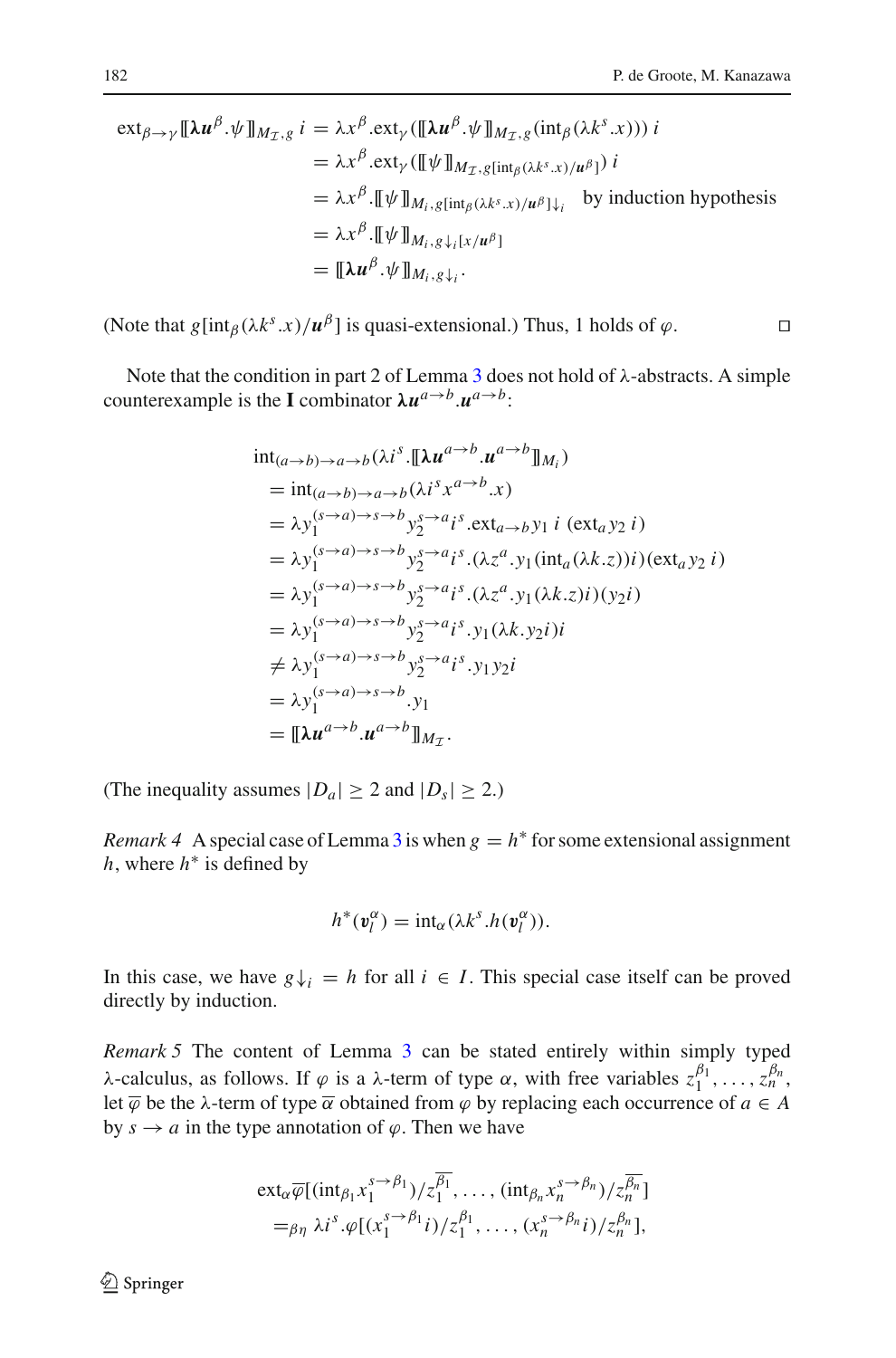and if the β-normal form of  $\varphi$  is not a λ-abstract,

$$
\overline{\varphi}\left[ (\mathrm{int}_{\beta_1} x_1^{s\to\beta_1})/z_1^{\overline{\beta_1}}, \dots, (\mathrm{int}_{\beta_n} x_n^{s\to\beta_n})/z_n^{\overline{\beta_n}} \right]
$$
  
=  $\rho_{\eta} \mathrm{int}_{\alpha} \left( \lambda i^s . \varphi \left[ (x_1^{s\to\beta_1} i)/z_1^{\beta_1}, \dots, (x_n^{s\to\beta_n} i)/z_n^{\beta_n} \right] \right).$ 

<span id="page-10-3"></span>**Theorem 6** *For any closed object language expression*  $\varphi$  *of type*  $a \in A$ ,  $[\varphi]_{M_{\tau}} =$  $\lambda i^s$ .[[ $\varphi$ ]]*M<sub>i</sub>*.

*Proof* Immediate from Lemma [3.](#page-8-0)

Now assume  $t \in A$  and fix  $D_t = \{1, 0\}$ . We call an object language expression of type *t* a *formula*, and a closed formula a *sentence*. A *pointed possible world model* is a pair of the form  $(M<sub>T</sub>, i)$  where  $i \in I$ . The extensional model  $M<sub>i</sub>$  is the *actual world* of a pointed possible world model  $(M<sub>I</sub>, i)$ . We say that a sentence  $\varphi$  is true in a pointed possible world model  $(M_{\mathcal{I}}, i)$  if  $[\![\varphi]\!]_{M_{\mathcal{I}}}$   $i = 1$ .

**Corollary 7** *For every sentence*  $\varphi$  *in the object language and every extensional model M, the following are equivalent:*

1.  $\varphi$  *is true in M.* 

2. ϕ *is true in any pointed possible world model whose actual world is M.*

Let  $C$  be a class of extensional models. Call a sentence  $\varphi$  *extensionally valid in C* if  $\llbracket \phi \rrbracket_M = 1$  for all  $M \in \mathcal{C}$ , and *intensionally valid in*  $\mathcal{C}$  if  $\llbracket \phi \rrbracket_{M_\tau} = \lambda i^s.1$ for all indexed collections  $\mathcal{I} = (M_i)_{i \in I}$  consisting of models in C that share the same base domains. Similarly,  $\psi$  is an *extensional consequence of*  $\varphi_1, \ldots, \varphi_n$  *in*  $C$  if  $[\![\varphi_1]\!]_M = \cdots = [\![\varphi_n]\!]_M = 1$  implies  $[\![\psi]\!]_M = 1$  for all  $M \in \mathcal{C}$ , and  $\psi$  is an *intensional consequence of*  $\varphi_1, \ldots, \varphi_n$  *in*  $C$  if  $[\![\varphi_1]\!]_{M_T} \cap \cdots \cap [\![\varphi_n]\!]_{M_T} \subseteq [\![\psi]\!]_{M_T}$  for all indexed collections  $I$  consisting of models in  $C$  with the same base domains.<sup>6</sup>

<span id="page-10-2"></span>**Corollary 8** *Let C be a class of extensional models and let*  $\varphi, \varphi_1, \ldots, \varphi_n, \psi$  *be sentences.*

- 1. If  $\varphi$  is extensionally valid in C, then  $\varphi$  is intensionally valid in C.
- 2. If  $\psi$  *is an extensional consequence of*  $\varphi_1, \ldots, \varphi_n$  *in* C, then  $\psi$  *is an intensional consequence of*  $\varphi_1, \ldots, \varphi_n$  *in C*.

In the presence of conjunction ( $\wedge$ ) and implication ( $\rightarrow$ ) in the object language, the consequence relation between  $\varphi_1, \ldots, \varphi_n$  and  $\psi$  can be defined as the validity of  $\varphi_1 \wedge \ldots \wedge \varphi_n \to \psi$ , both in the extensional and in the intensional sense. (Recall that truth-functional connectives behave as desired in intensional models.) This allows us to concentrate on validity.

#### <span id="page-10-0"></span>**4 Intensionally Valid Schemata**

Corollary [8](#page-10-2) does not quite give what [Ben-Avi and Winter](#page-21-0) [\(2007\)](#page-21-0) were aiming for, because in their method of intensionalization, the denotation of a non-logical constant

 $\Box$ 

<span id="page-10-1"></span><sup>6</sup> The intensional consequence relation as defined here corresponds to *local* consequence in modal logic [\(Blackburn et al. 2001\)](#page-21-5).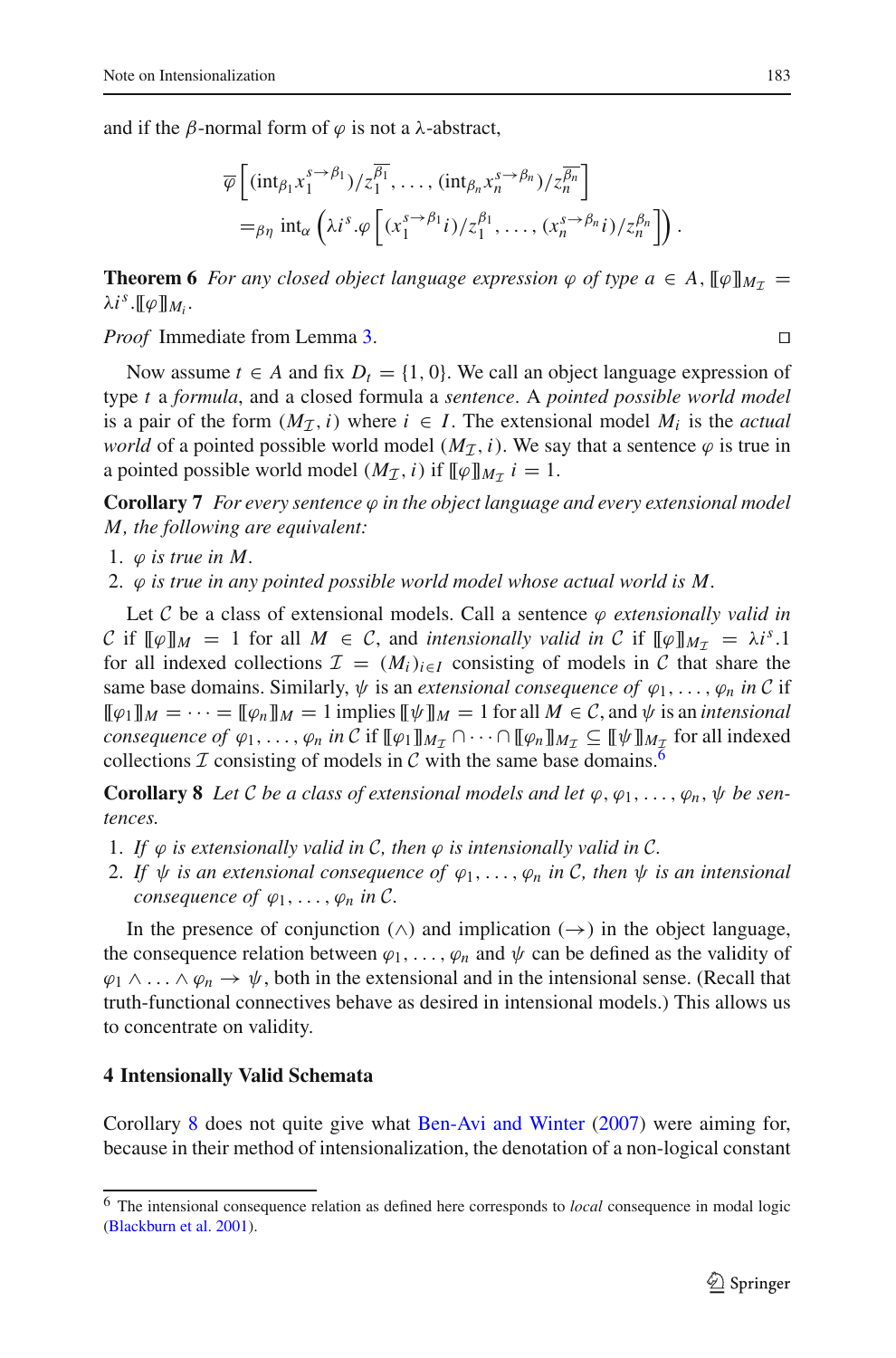of type  $\alpha$  is not restricted to quasi-extensional objects in  $D_{\alpha}$ . They start from a class *C* of extensional models that is closed under arbitrary change in the denotations of nonlogical constants and obtain by intensionalization a class  $C'$  of intensional models that is again closed under arbitrary change in the denotations of non-logical constants. (In their method, intensionalization is only used to determine the denotations of logical constants in intensional models.) Replacing non-logical constants with free variables, we can say in our setting that what they were aiming for was preservation of validity of (and the consequence relation among) open formulas or *schemata*. This is clearly an unreasonably high demand and is impossible to achieve in any general terms<sup>7</sup>; be that as it may, it will be instructive to see the limited extent to which the present method of intensionalization preserves validity of open formulas.

The generalization of the notion of validity to open formulas is the standard one. Let C be a class of extensional models. For an object language expression  $\varphi$  of type *t*, we say that  $\varphi$  is *extensionally valid in C* if  $[\![\varphi]\!]_{M,g} = 1$  for all  $M \in \mathcal{C}$  and all extensional assignments *g* suitable for *M*; we say that  $\varphi$  is *intensionally valid in*  $C$  if  $[\![\varphi]\!]_{M_{\tau}}$ ,  $[\![\varphi]\!]_{M_{\tau}}$ ,  $[\![\varphi]\!]$  and  $[\![\varphi]\!]$  and  $[\![\varphi]\!]$  and  $[\![\varphi]\!]$  and  $[\![\varphi]\!]$  and  $[\![\varphi]\!]$  and  $[\![\varphi]\!]$  and  $[\![\varphi]\!]$  and  $[\![\varphi]\!]$  and  $[\![\varphi]\!]$  and  $[\![\varphi]\!]$  and  $[\![\varphi]\!]$  and  $[\![\varphi]\!]$  and  $[\![\var$ same base domains and all intensional assignments *g* suitable for  $M<sub>T</sub>$ .

Lemma [3](#page-8-0) does not imply that the validity of an open formula is preserved when one moves from extensional models to intensional models created out of them, because not all intensional assignments are quasi-extensional. For example, let

$$
\varphi = \rightarrow \big(\wedge \big(\mathbf{u}^{t \rightarrow t} \top\big)\big(\mathbf{u}^{t \rightarrow t} \bot\big)\big)\big(\mathbf{u}^{t \rightarrow t} \mathbf{v}^{t}\big),
$$

<span id="page-11-1"></span>or, in a more readable style,

$$
\left(u^{t\to t}\top \wedge u^{t\to t}\bot\right) \to u^{t\to t}v^t. \tag{4}
$$

Let  $\rightarrow$ ,  $\land$ ,  $\top$ ,  $\bot$  have the usual interpretation in  $M_i$  for all  $i \in I$ . Then  $\varphi$  is extensionally valid in  $\mathcal{I} = \{M_i \mid i \in I\}$ , but it is easy to see that there are intensional assignments *g* such that

$$
[\![\varphi]\!]_{M_{\mathcal{I}},g}\neq \lambda i^{s}.1.
$$

The reason that an extensionally valid formula  $\varphi$  with  $FV(\varphi) \neq \varnothing$  need not be intensionally valid is related to the failure of the equality  $[\![\psi]\!]_{M_{\tau}} = \text{int}_{\alpha}(\lambda i^s \cdot [\![\psi]\!]_{M_i})$ when  $\psi$  is a (closed)  $\lambda$ -abstract. Let  $FV(\varphi) = \{u_1^{\alpha_1}, \ldots, u_n^{\alpha_n}\}$ . We have  $[\![\varphi]\!]_{M_i,g} = 1$ for all extensional assignments *g* if and only if  $[\![\lambda u_1^{\alpha_1} \dots u_n^{\alpha_n} \dots \varphi]\!]_{M_i} = \lambda x_1^{\alpha_1} \dots x_n^{\alpha_n}$ . Also,  $[\![\varphi]\!]_{M_{\mathcal{I}},g} = \lambda_i^s$ .1 for all intensional assignments *g* if and only if  $[\![\lambda \mathbf{u}_1^{\alpha_1} \dots \mathbf{u}_n^{\alpha_n}]$ .  $\varphi \|_{M_{\mathcal{I}}} = \lambda y_1^{\overline{\alpha_1}} \cdots y_n^{\overline{\alpha_n}} i^s.1$ . Now suppose  $[\![\varphi]\!]_{M_i,g} = 1$  for all  $i \in I$  and all extensional assignments *g*. Then  $[\![\lambda u_1^{\alpha_1} \dots u_n^{\alpha_n} \cdot \varphi]\!]_{M_i} = \lambda x_1^{\alpha_1} \dots x_n^{\alpha_n}$ . 1, and this clearly implies

$$
\mathrm{int}_{\alpha_1\to\cdots\to\alpha_n\to t}(\lambda i^s.\llbracket \lambda \mathbf{u}_1^{\alpha_1}\ldots \mathbf{u}_n^{\alpha_n}.\varphi\rrbracket_{M_i})=\lambda y_1^{\overline{\alpha_1}}\ldots y_n^{\overline{\alpha_n}}i^s.1.
$$

<span id="page-11-0"></span><sup>7</sup> As mentioned in the introduction, [Ben-Avi and Winter](#page-21-0) [\(2007](#page-21-0)) opted to restrict the types of non-logical constants to those with a very special form.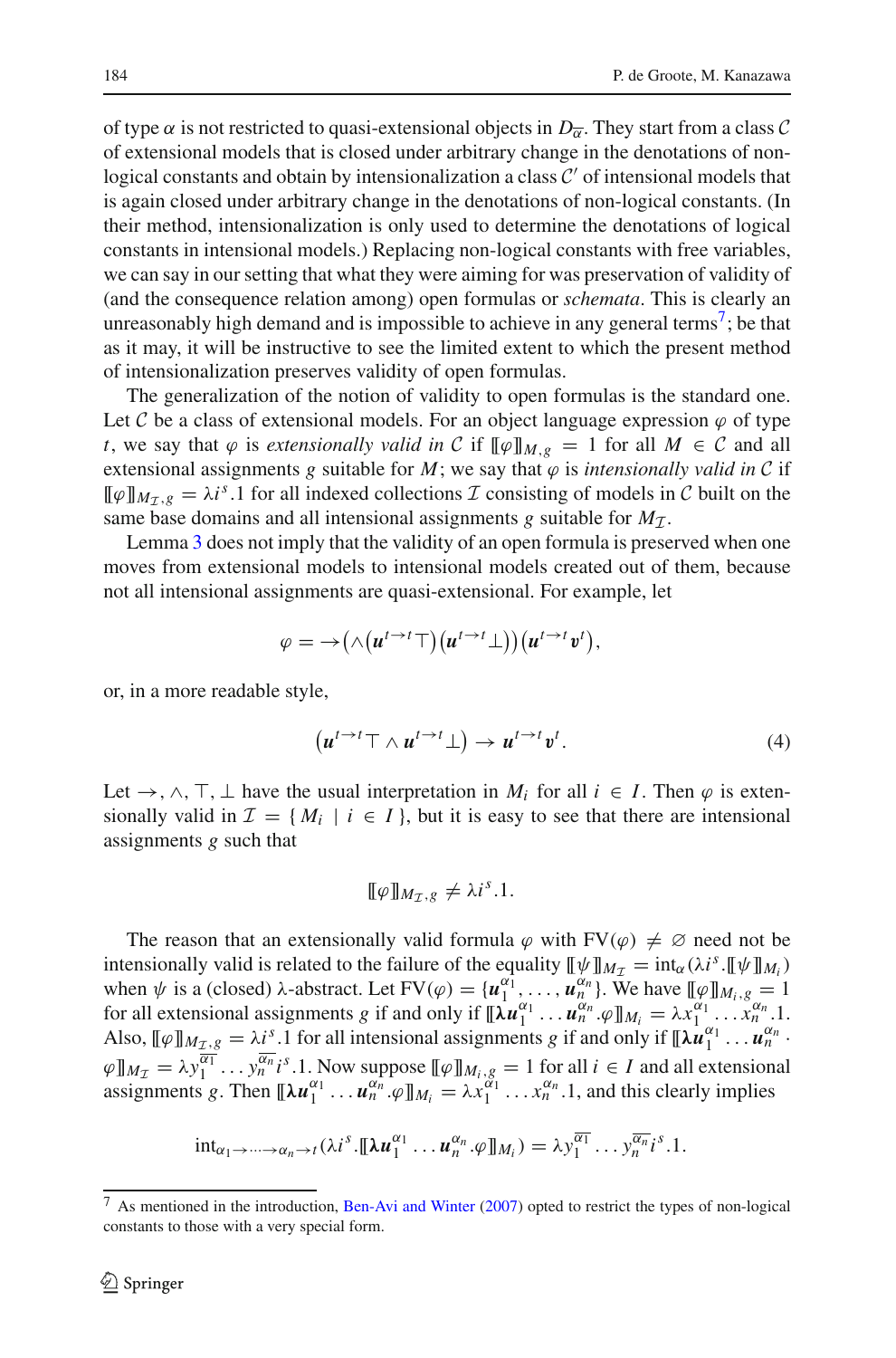But since  $[\![\lambda u_1^{\alpha_1} \dots u_n^{\alpha_n} \cdot \varphi \rrbracket_{M_{\mathcal{I}}} = \text{int}_{\alpha_1 \to \dots \to \alpha_n \to \underbrace{\cdot}_{n} \cdot} \left( \lambda i^s \cdot [\![\lambda u_1^{\alpha_1} \dots u_n^{\alpha_n} \cdot \varphi \rrbracket_{M_i}) \text{ need not}$ hold, we cannot infer  $[\![\lambda u_1^{\alpha_1} \dots u_n^{\alpha_n} \cdot \varphi]\!]_{M_{\mathcal{I}}} = \lambda y_1^{\overline{\alpha_1}} \dots y_n^{\overline{\alpha_n}} i^s.1$ .

The open formula [\(4\)](#page-11-1) should be clearly distinguished from its closure

$$
\forall_{t \to t} (\lambda u^{t \to t}.\forall_t (\lambda v^t.(u^{t \to t} \top \wedge u^{t \to t} \bot) \to u^{t \to t} v^t))
$$
\n
$$
(5)
$$

<span id="page-12-1"></span><span id="page-12-0"></span>or the open formulas in one free variable

$$
\forall_{t\to t} (\lambda u^{t\to t} . (u^{t\to t} \top \wedge u^{t\to t} \bot) \to u^{t\to t} v^t), \tag{6}
$$

$$
\forall_t (\lambda v^t. (u^{t \to t} \top \wedge u^{t \to t} \bot) \to u^{t \to t} v^t). \tag{7}
$$

The three formulas  $(5)$ ,  $(6)$ ,  $(7)$ , unlike  $(4)$ , remain valid in intensional models. As mentioned above, the intensionalization of the universal quantifier  $\forall_{\alpha}$  still only quantifies over objects in  $D_{\alpha}$ , so the intensional validity of [\(5\)](#page-12-0), [\(6\)](#page-12-1), [\(7\)](#page-12-1) does not imply the intensional validity of [\(4\)](#page-11-1).

The intensional validity of  $(6)$  and  $(7)$  illustrates the fact that extensionally valid open formulas may remain intensionally valid in certain restricted cases. In what follows, we give one sufficient condition for an extensionally valid  $\varphi$  to be intensionally valid.

Fix an indexed collection  $\mathcal{I} = (M_i)_{i \in I}$  of extensional models. We call an object language constant *c* rigid (in *I*) if  $M_i(c) = M_i(c)$  for all  $i, j \in I$ .

Let *V* be a set of object language variables. Let  $\varphi$  be an object language expression. We define two predicates *V -safe* and *V -protected* by simultaneous induction as follows:

- $-\varphi$  is *V*-safe if and only if one of the following conditions holds:
	- 1.  $\varphi$  is a constant or a variable.
	- 2.  $\varphi = \psi \chi$  and either
		- **–** ψ is *V*-protected and χ is *V*-safe, or
		- **–** ψ is *V*-safe, all constants that occur in χ are rigid, FV(χ ) ∩ *V* = ∅, and χ is ∅-protected.
	- 3.  $\varphi = \lambda v \cdot \psi$  and  $\psi$  is *V*-safe.
- $-\varphi$  is *V*-protected if and only if one of the following conditions holds:
	- 1.  $\varphi$  is a constant or a variable not in *V*.
	- 2.  $\varphi = \psi \chi$  and  $\psi$  is *V*-protected and  $\chi$  is *V*-safe.
	- 3.  $\varphi = \lambda v \psi$  and  $\psi$  is  $V \cup \{v\}$ -protected.

More informally, if  $\lambda u_1^{\beta_1} \dots u_n^{\beta_n}$ .  $\chi$  occurs in a *V*-safe formula as an argument of a variable in *V*, then  $\chi$  cannot contain any non-rigid constants or variables in *V*, and  $\chi$ must be a  $\{u_1^{\beta_1}, \ldots, u_n^{\beta_n}\}$ -safe formula that does not start with one of  $u_1^{\beta_1}, \ldots, u_n^{\beta_n}$ .

<span id="page-12-2"></span>**Lemma 9** *Let V be a set of object language variables, and let* ϕ *be an object language expression of type* α*. Suppose that g is an intensional assignment such that for all variables*  $u^{\delta} \in FV(\varphi) - V$ , we have  $g(u^{\delta}) = int_{\delta}(\lambda k^{s}.x)$  for some  $x \in D_{\delta}$ . The *following hold:*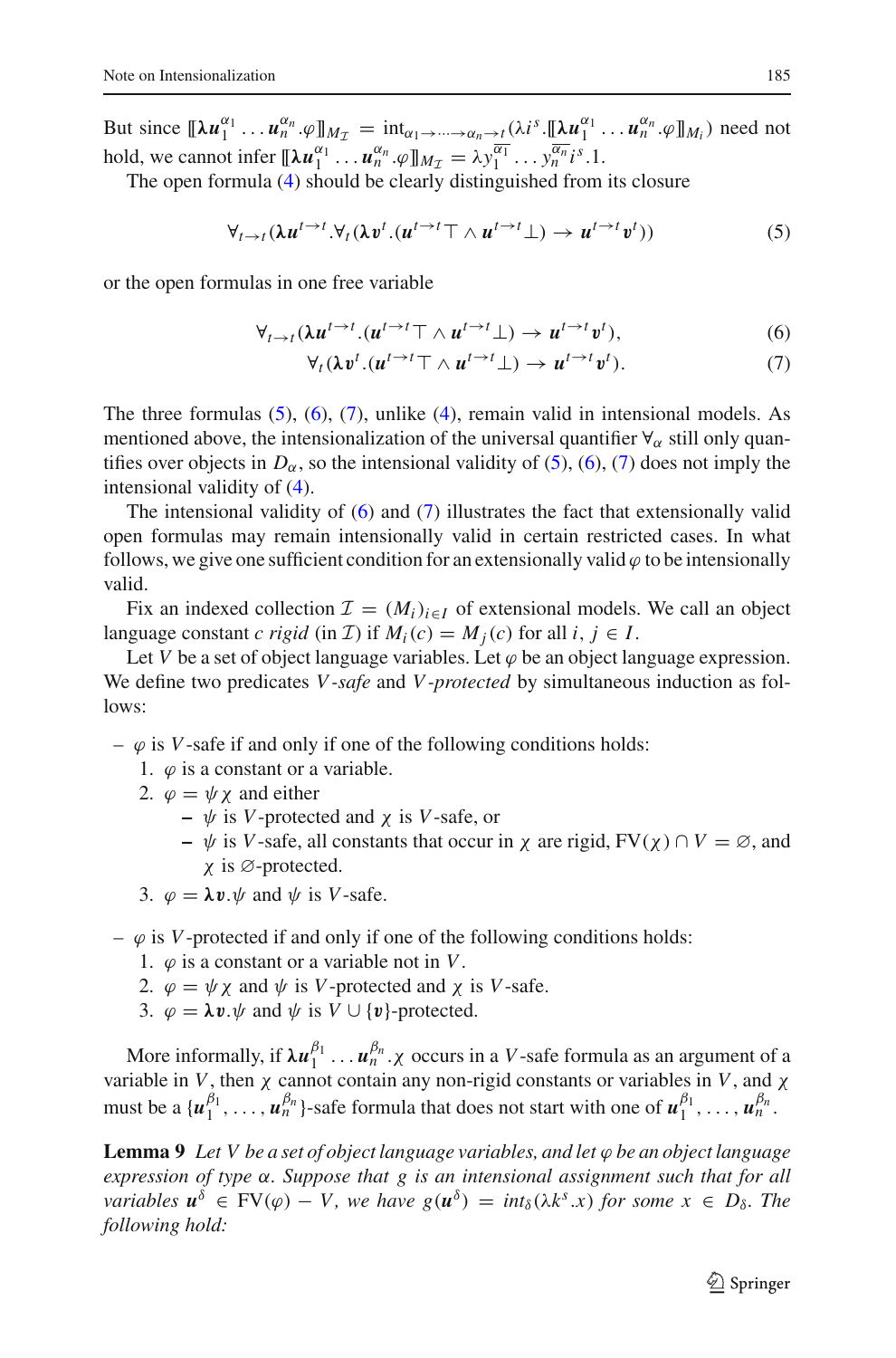- 1. *If*  $\varphi$  *is V*-protected,  $[\![\varphi]\!]_{M_7,g} = \text{int}_{\alpha}(\lambda i^s \cdot [\![\varphi]\!]_{M_i,g}\downarrow_i).$
- 2. *If*  $\varphi$  *is V*-safe,  $ext_{\alpha}[\![\varphi]\!]_{M_{\tau,g}}$   $i = [\![\varphi]\!]_{M_i,g}$ <sub>*i*</sub>.

*Proof* We prove 1 and 2 by simultaneous induction on  $\varphi$ . Note that the equality in 1 implies the equality in 2, so when  $\varphi$  is *V*-protected, it suffices to prove the former. *Induction basis.*

Case 1.  $\varphi$  is a constant *c*. In this case,  $\varphi$  is *V*-protected. We have  $\llbracket c \rrbracket_{M_{\tau},g}$  =  $M_{\mathcal{I}}(c) = \text{int}_{\alpha}(\lambda i^s M_i(c)) = \text{int}_{\alpha}(\lambda i^s \cdot [c]_{M_i,g}\downarrow)$  by the definition of  $M_{\mathcal{I}}(c)$ .

Case 2.  $\varphi$  is a variable  $v^{\alpha}$ . In this case,  $\varphi$  is *V*-protected if and only if  $v^{\alpha} \notin V$ . We have  $ext_{\alpha}[\![v^{\alpha}]\!]_{M_{\tau,g}} i = ext_{\alpha}g(v^{\alpha}) i = g\downarrow_i(v^{\alpha}) = [\![v^{\alpha}]\!]_{M_i,g}\downarrow_i$  by the definition of  $g\downarrow$ *i*, so the equality in 2 holds. If  $v^{\alpha} \notin V$ , then by the assumption on *g*, we have  $[\![\mathbf{v}^\alpha]\!]_{M_{\tau,\varrho}} = g(\mathbf{v}^\alpha) = \text{int}(\lambda i^s g_\nu(\mathbf{v}^\alpha)) = \text{int}(\lambda i^s [\![\mathbf{v}^\alpha]\!]_{M_i,g_\nu(\mathbf{v})})$ , so the equality in 1 holds.

*Induction step.*

Case 1.  $\varphi = \psi \chi$ , where  $\psi$  is of type  $\beta \to \alpha$  and  $\chi$  is of type  $\beta$ .

Case 1a.  $\psi$  is *V*-protected and  $\chi$  is *V*-safe. In this case,  $\varphi$  is *V*-protected (as well as *V*-safe). By induction hypothesis,  $[\![\psi]\!]_{M_7,g} = \text{int}_{\beta \to \alpha} (\lambda i^s \cdot [\![\psi]\!]_{M_i,g} \cdot )$  and  $ext_{\beta}[\![\chi]\!]_{M_{\tau},g}$   $i = [\![\chi]\!]_{M_i,g}\!]_i$ . Hence

$$
\begin{aligned} [\![\psi \chi]\!]M_{\mathcal{I},g} &= [\![\psi]\!]M_{\mathcal{I},g}[\![\chi]\!]M_{\mathcal{I},g} \\ &= \mathrm{int}_{\beta \to \alpha} (\lambda i^s \cdot [\![\psi]\!]M_{i,g}\downarrow_i) [\![\chi]\!]M_{\mathcal{I},g} \\ &= \mathrm{int}_{\alpha} (\lambda i^s \cdot [\![\psi]\!]M_{i,g}\downarrow_i(\mathrm{ext}_{\beta}[\![\chi]\!]M_{\mathcal{I},g} i)) \\ &= \mathrm{int}_{\alpha} (\lambda i^s \cdot [\![\psi]\!]M_{i,g}\downarrow_i[\![\chi]\!]M_{i,g}\downarrow_i) \\ &= \mathrm{int}_{\alpha} (\lambda i^s \cdot [\![\psi \chi]\!]M_{i,g}\downarrow_i), \end{aligned}
$$

and the condition in 1 is satisfied.

Case 1b.  $\psi$  is *V*-safe, all constants that occur in  $\chi$  are rigid, FV( $\chi$ )  $\cap$   $V = \emptyset$ , and  $\chi$  is  $\emptyset$ -protected. In this case,  $\varphi$  is *V*-safe. Note that  $FV(\chi) \cap V = \emptyset$  implies that  $g(u^{\delta}) = \text{int}_{\delta} (\lambda k^{s}.x)$  for some  $x \in D_{\delta}$  for all  $u^{\delta} \in FV(\chi)$ . Hence, the induction hypothesis applies to both  $\psi$  and  $\chi$  and we get  $ext_{\beta \to \alpha} [\![\psi]\!]_{M_{\tau, g}} = [\![\psi]\!]_{M_i, g}$  and  $[\![\chi]\!]_{M_{\mathcal{I}},g} = \text{int}_{\beta}(\lambda i^s \cdot [\![\chi]\!]_{M_i,g}\downarrow_i)$ . The fact that  $g(u^{\delta}) = \text{int}_{\delta}(\lambda k^s \cdot x)$  for some  $x \in D_{\delta}$ for all  $u^{\delta} \in FV(\chi)$  also implies that  $g \downarrow_i$  and  $g \downarrow_i$  agree on  $FV(\chi)$  for all  $i, j \in I$ . Since  $M_i(c) = M_j(c)$  for all  $i, j \in I$  for all constants  $c$  in  $\chi$ , we see that  $[\![\chi]\!]_{M_i,g}\!_{\downarrow i} =$  $[\![\chi]\!]_{M_i,g}\!\downarrow_i$  for all  $i, j \in I$ . Thus,

$$
\operatorname{ext}_{\alpha}[\![\psi \chi]\!]_{M_T, g} i = \operatorname{ext}_{\alpha}([\![\psi]\!]_{M_T, g}[\![\chi]\!]_{M_T, g}) i
$$
\n
$$
= \operatorname{ext}_{\alpha}([\![\psi]\!]_{M_T, g}(\operatorname{int}_{\beta}((\lambda k^s \cdot [\![\chi]\!]_{M_k, g})_k))) i
$$
\n
$$
= \operatorname{ext}_{\alpha}([\![\psi]\!]_{M_T, g}(\operatorname{int}_{\beta}((\lambda k^s \cdot [\![\chi]\!]_{M_i, g})_k))) i
$$
\n
$$
\operatorname{since} [\![\chi]\!]_{M_k, g_k} = [\![\chi]\!]_{M_i, g}|_{i} \quad \text{for all } k \in I
$$
\n
$$
= \operatorname{ext}_{\beta \to \alpha}[\![\psi]\!]_{M_T, g} i [\![\chi]\!]_{M_i, g}|_{i}
$$
\n
$$
= [\![\psi \chi]\!]_{M_i, g}|_{i}
$$
\n
$$
= [\![\psi \chi]\!]_{M_i, g}|_{i},
$$

and the condition in 2 holds.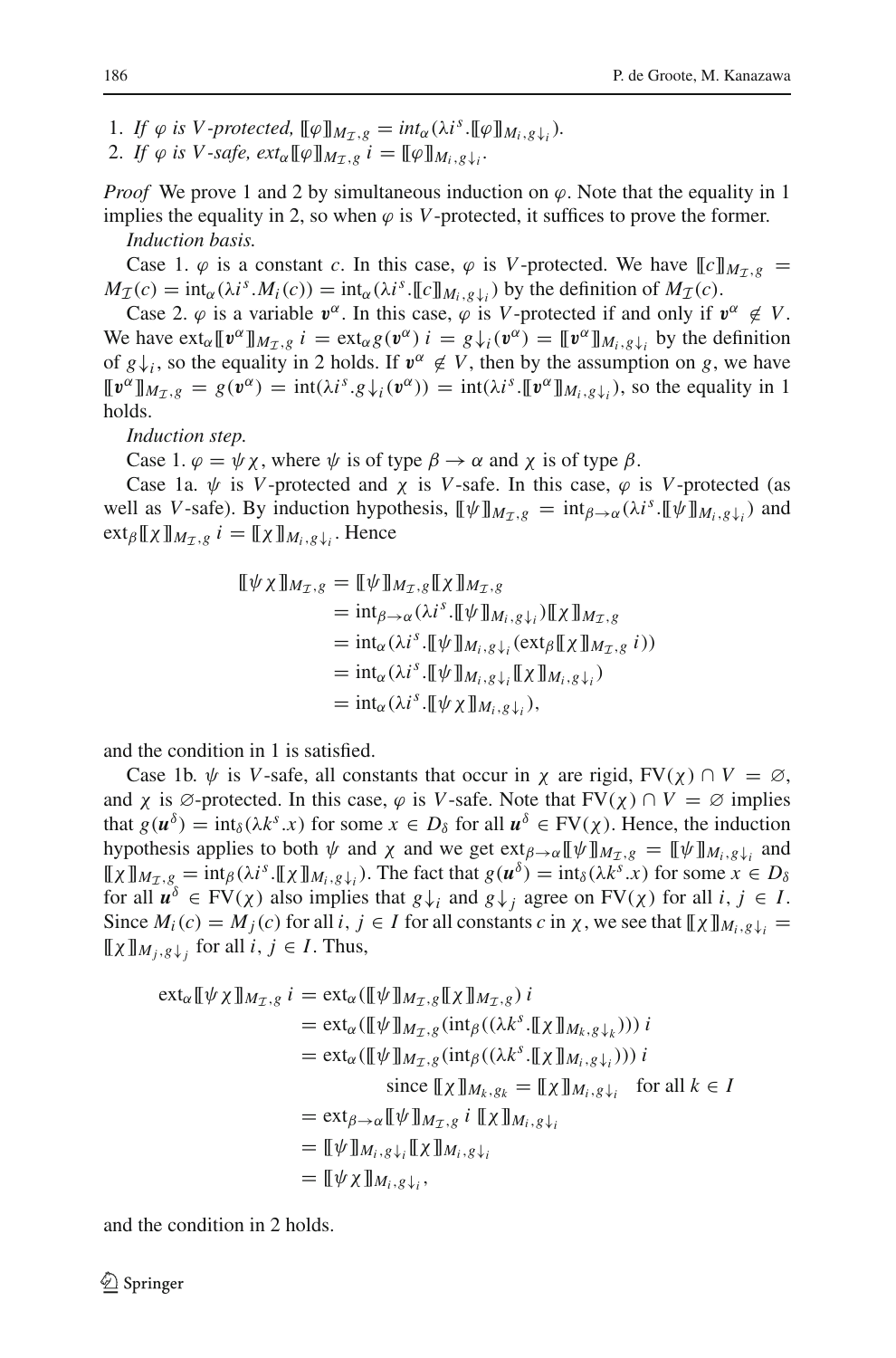Case 2.  $\varphi = \lambda v^{\beta}$ . $\psi$ , where  $\psi$  is of type  $\gamma$  and  $\alpha = \beta \rightarrow \gamma$ .

Case 2a.  $\psi$  is  $V \cup {\{\psi^{\beta}\}}$ -protected. In this case,  $\varphi$  is *V*-protected. By induction hypothesis,  $[\![\psi]\!]_{M_{\mathcal{I}},h} = \text{int}(\lambda i^s \cdot [\![\psi]\!]_{M_i,h}\!)_i$  holds of all *h* satisfying the following condition:

<span id="page-14-0"></span>for all  $u^{\delta} \in FV(\psi) - (V \cup \{v^{\beta}\}),$  there is an  $x \in D_{\delta}$  such that  $h(u^{\delta}) = \text{int}_{\delta}(\lambda k^{s}.x).$ (8)

We see

$$
\begin{split} [\![\lambda \boldsymbol{v}^{\beta} \cdot \psi \!] \!]_{M_{\mathcal{I}},g} &= \lambda \boldsymbol{y}^{\beta} \cdot [\![\psi \!] \!]_{M_{\mathcal{I}},g[\boldsymbol{y}/\boldsymbol{v}^{\beta}]} \\ &= \lambda \boldsymbol{y}^{\overline{\beta}} \cdot \mathrm{int}_{\gamma} (\lambda i^{s} \cdot [\![\psi \!] \!]_{M_{i},g[\boldsymbol{y}/\boldsymbol{v}^{\beta}] \downarrow_{i}}) \\ &= \lambda \boldsymbol{y}^{\overline{\beta}} \cdot \mathrm{int}_{\gamma} (\lambda i^{s} \cdot [\![\psi \!] \!]_{M_{i},g\downarrow_{i}[\text{ext}_{\beta} \boldsymbol{y} \ i/\boldsymbol{v}^{\beta}]}) \\ &= \lambda \boldsymbol{y}^{\overline{\beta}} \cdot \mathrm{int}_{\gamma} (\lambda i^{s} \cdot [\![\lambda \boldsymbol{v}^{\beta} \cdot \psi \!] \!]_{M_{i},g\downarrow_{i}}(\text{ext}_{\beta} \boldsymbol{y} \ i)) \\ &= \mathrm{int}_{\beta \to \gamma} (\lambda i^{s} \cdot [\![\lambda \boldsymbol{v}^{\beta} \cdot \psi \!] \!]_{M_{i},g\downarrow_{i}}). \end{split}
$$

[Note that  $h = g[y/v^{\beta}]$  satisfies [\(8\)](#page-14-0).] Hence the condition in 1 is satisfied.

Case 2b.  $\psi$  is *V*-safe. In this case,  $\varphi$  is *V*-safe. By induction hypothesis,  $ext_{\gamma} [\![\psi]\!]_{M_{\tau},h}$  *i* =  $[\![\psi]\!]_{M_i,h}\}$  holds of all *h* satisfying the following condition:

for all 
$$
\mathbf{u}^{\delta} \in \text{FV}(\psi) - V
$$
, there is an  $x \in D_{\delta}$  such that  $h(\mathbf{u}^{\delta}) = \text{int}_{\delta}(\lambda k^{s}.x)$ . (9)

<span id="page-14-1"></span>We have

$$
\operatorname{ext}_{\beta \to \gamma} [\![\lambda v^{\beta}.\psi]\!]_{M_{\mathcal{I}},g} i = \lambda x^{\beta}.\operatorname{ext}_{\gamma}([\![\lambda v^{\beta}.\psi]\!]_{M_{\mathcal{I}},g}(\operatorname{int}_{\beta}(\lambda k^{s}.x))) i \n= \lambda x^{\beta}.\operatorname{ext}_{\gamma} [\![\psi]\!]_{M_{\mathcal{I}},g[\operatorname{int}_{\beta}(\lambda k^{s}.x)/v^{\beta}] i} \n= \lambda x^{\beta}.\llbracket \psi \rrbracket_{M_{i},g[\operatorname{int}_{\beta}(\lambda k^{s}.x)/v^{\beta}] \downarrow i} \n= \lambda x^{\beta}.\llbracket \psi \rrbracket_{M_{i},g\downarrow_{i}[x/v^{\beta}]} \n= [\![\lambda v^{\beta}.\psi]\!]_{M_{i},g\downarrow_{i}}.
$$

(Note that  $FV(\psi) \subseteq FV(\varphi) \cup \{v^{\beta}\}\$  and  $h = g[\text{int}_{\beta}(\lambda k^{s}.x)/v^{\beta}]$  satisfies [\(9\)](#page-14-1).) Thus, the condition in 2 is satisfied.

This completes the induction step.

*Remark 10* Remark [5](#page-9-0) applies, mutatis mutandis, to Lemma [9](#page-12-2) as well.

<span id="page-14-2"></span>**Theorem 11** Let  $\varphi$  be a formula of the object language that is  $FV(\varphi)$ -safe. If  $\varphi$  is *extensionally valid in a class C of extensional models, then* ϕ *is intensionally valid in C.*

*Proof* Let  $\mathcal{I} = (M_i)_{i \in I}$  be an indexed collection of extensional models in  $\mathcal{C}$  that share the same base domains. Let *g* be an arbitrary intensional assignment suitable for  $M<sub>T</sub>$ .

$$
\Box
$$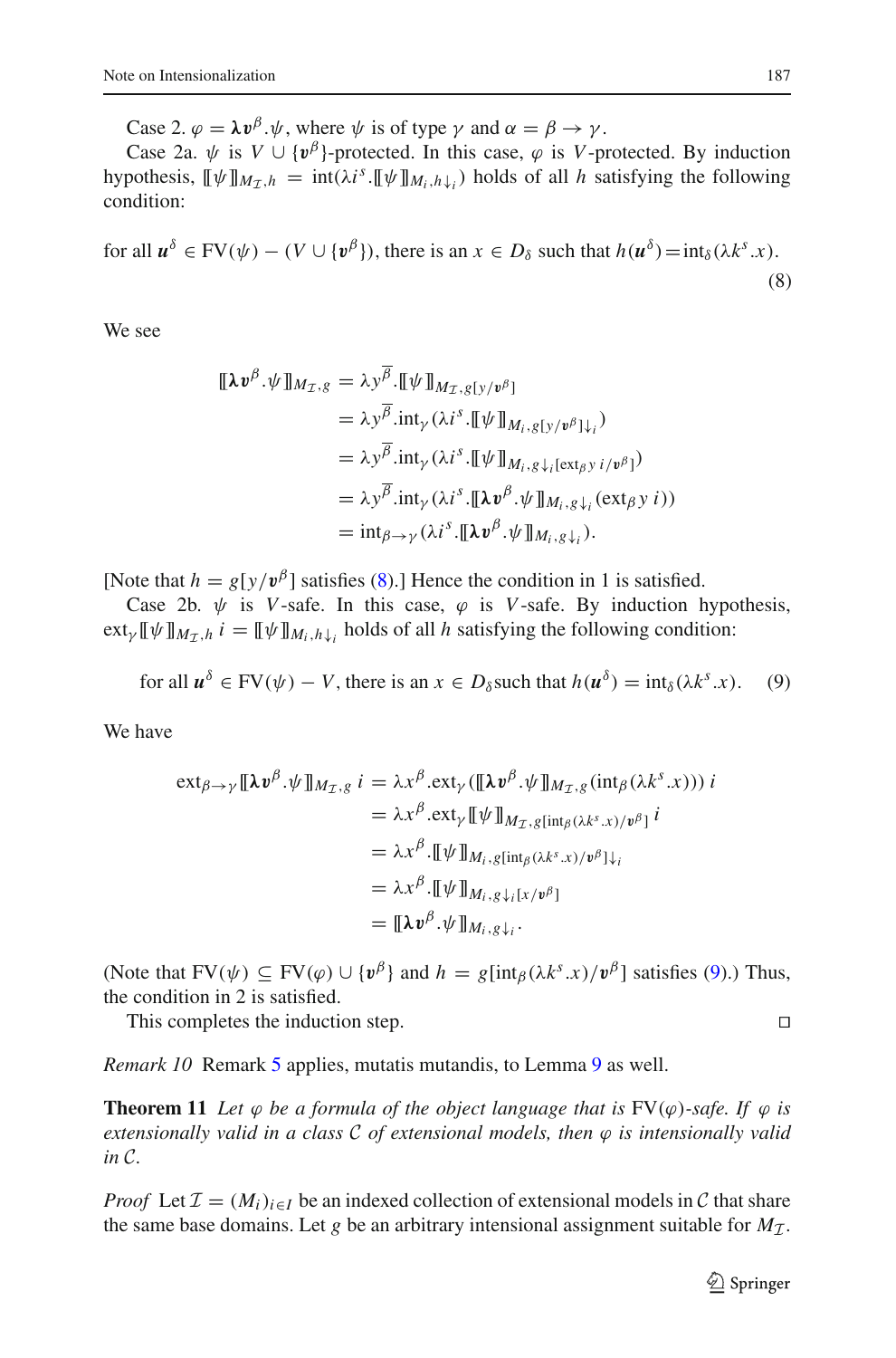Then  $[\![\varphi]\!]_{M_{\mathcal{I},g}} = \text{ext}_{t}[\![\varphi]\!]_{M_{\mathcal{I},g}} = \lambda i^s \cdot [\![\varphi]\!]_{M_i,g_{\mathcal{J}_i}}$  by Lemma [9.](#page-12-2) Thus, if  $[\![\varphi]\!]_{M_i,h} = 1$ for all  $i \in I$  and all extensional assignments *h* suitable for  $M_i$ , then  $[\![\varphi]\!]_{M_{\tau},g} = \lambda i^s.1$ .  $\Box$ 

Here are some examples illustrating the scope of applicability of Theorem [11.](#page-14-2) First, all tautologies of propositional logic are intensionally valid. It is easy to see that all formulas built from propositional variables in *V* are *V*-safe, because propositional variables are *V*-safe and truth-functional connectives are *V*-protected. In fact, we need not invoke Theorem [11](#page-14-2) in this case, because all objects in  $D_{s\to t}$  are quasi-extensional. Of course, the fact that propositional tautologies are intensionally valid just means that the power set of  $D_s$  is a Boolean algebra.

A less trivial example is Aristotelian syllogisms, which are of the form

$$
Q_1u_1^{e\to t}u_2^{e\to t}\wedge Q_2u_3^{e\to t}u_4^{e\to t}\to Q_3u_5^{e\to t}u_6^{e\to t},
$$

where  $u_1^{e\to t}$ , ...,  $u_6^{e\to t}$  are not necessarily distinct variables and  $Q_1$ ,  $Q_2$ ,  $Q_3$  are not necessarily distinct constants of type  $(e \to t) \to (e \to t) \to t$ . Formulas of this form are  $\{u_1, \ldots, u_6\}$ -safe, so if they are extensionally valid, one can instantiate  $u_1, \ldots, u_6$  by expressions denoting truly intensional *properties* (functions from individual concepts to sets of possible worlds).

What about first-order logic? Of the usual Hilbert-style axioms,

$$
\forall x (\varphi(x) \to \psi(x)) \to (\forall x \varphi(x) \to \forall x \psi(x))
$$

is rendered as

$$
\forall_e(\lambda v^e.u_1^{e\rightarrow t}v^e\rightarrow u_2^{e\rightarrow t}v^e)\rightarrow(\forall_e(\lambda v^e.u_1^{e\rightarrow t}v^e)\rightarrow\forall_e(\lambda v^e.u_2^{e\rightarrow t}v^e)),
$$

where  $\rightarrow$  (of type  $t \rightarrow t \rightarrow t$ ) is written as an infix operator. This object language formula is  $\{u_1^{e\rightarrow t}, u_2^{e\rightarrow t}\}$ -safe and is hence intensionally valid, assuming the usual interpretation of  $\forall_e$  and  $\rightarrow$ .

In contrast,

$$
\forall x \, \varphi(x) \to \varphi(t)
$$

is rendered as

$$
\forall_e(\lambda v^e.u^{e\rightarrow t}v^e)\rightarrow u^{e\rightarrow t}t^e,
$$

which is not  $\{u^{e\rightarrow t}, t^e\}$ -safe. Indeed, it is not intensionally valid, because not all individual concepts are constant functions.

Another axiom that is not intensionally valid, this time from first-order logic with equality, is

$$
s = t \to (\varphi(s) \to \varphi(t)),
$$

≰ Springer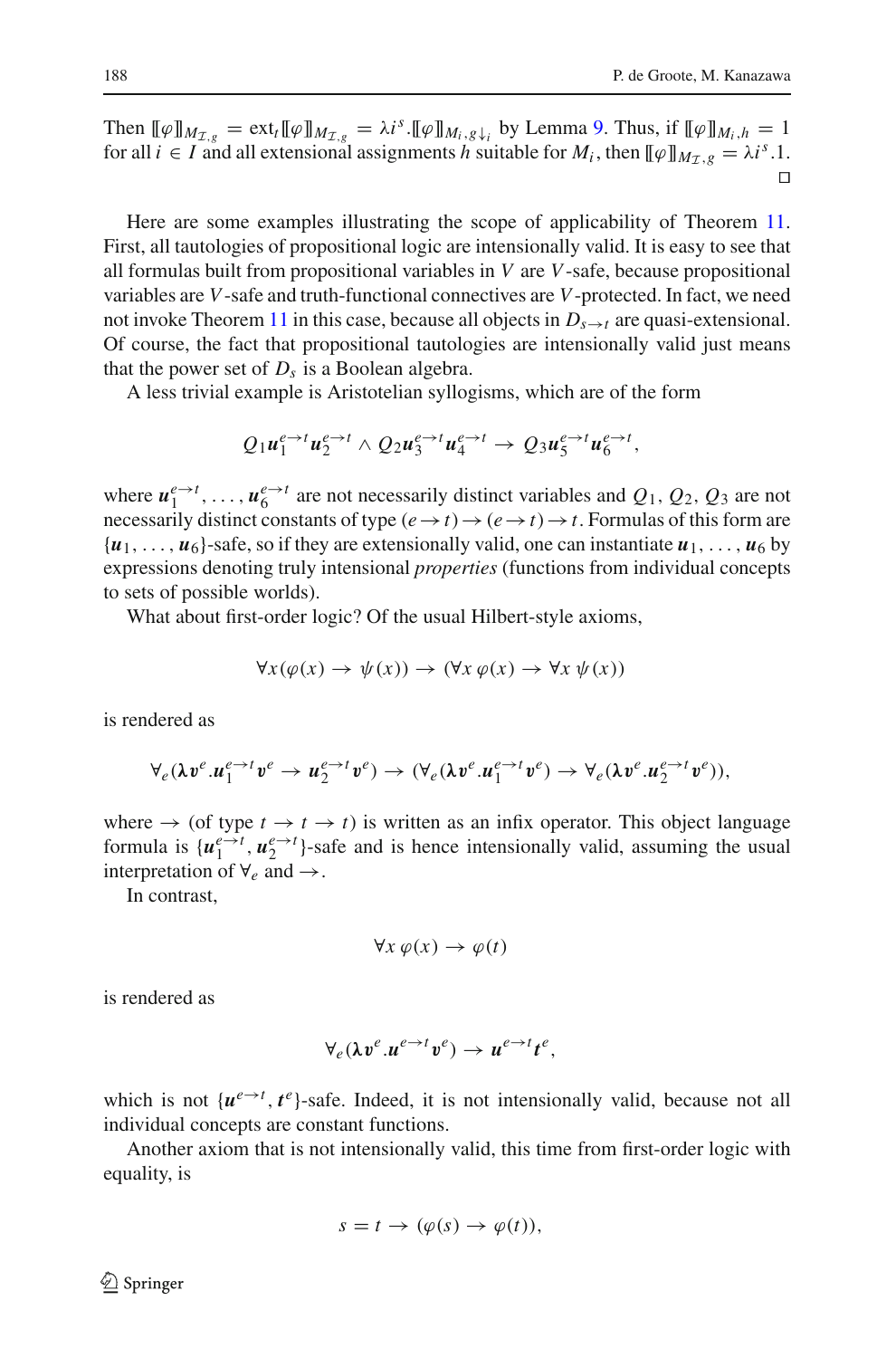which is rendered as

$$
s^e = t^e \to (v^{e \to t} s^e \to v^{e \to t} t^e),
$$

where  $=$  stands for the equality between individuals in  $D_e$ . This formula is not  ${s<sup>e</sup>, t<sup>e</sup>, v<sup>e \to t</sup>}$ -safe and is not intensionally valid. This is just the well-known failure of substitutivity in intensional contexts.

Here are a couple of more artificial examples. Let **I** be an object language constant that denotes the identity function on  $D_{e\rightarrow t}$  in all models in *C*. Then

$$
u^{((e \to t) \to e \to t) \to t} \mathbf{I} \to u^{((e \to t) \to e \to t) \to t} (\lambda v^{e \to t}, v^{e \to t})
$$

is extensionally valid in  $C$ , but not intensionally so. This is because the intensionalization of the identity function on  $D_{e\to t}$  is not the identity function on  $D_{(s\to e)\to s\to t}$ . Note that this formula is not  $\{u^{((e \to t) \to e \to t) \to t}\}$ -safe because  $\lambda v^{e \to t}$ .  $v^{e \to t}$  is not  $\emptyset$ protected.

Another example is

$$
(u^{t\to t}\top \wedge u^{t\to t}\bot) \to u^{t\to t}(\neg v^t),
$$

where  $\top$ ,  $\bot$ ,  $\land$ ,  $\rightarrow$ ,  $\neg$  have the usual interpretation. This formula is extensionally valid, but not intensionally so. Observe that it is not  $\{u^{t\to t}, v^t\}$ -safe because  $FV(-v^t)$  $\{u^{t\rightarrow t}, v^t\}\neq \emptyset.$ 

Note that  $FV(\varphi)$ -safety is by no means a necessary condition for  $\varphi$  to have the property in Theorem 11. For one thing,  $\varphi$  may be an instance of an FV( $\psi$ )-safe formula  $\psi$  while not itself FV( $\varphi$ )-safe.

#### <span id="page-16-0"></span>**5 Montague's Typing in PTQ**

The mapping

$$
\alpha\mapsto\overline{\alpha},
$$

which replaces each occurrence of *e* and *t* by  $s \to e$  and  $s \to t$ , and the associated intensionalization and extensionalization combinators (int<sub>α</sub> and ext<sub>α</sub>) are not familiar to linguists. In linguistics, a common practice nowadays is to use the fewest instances of *s* that are necessary for adequate semantic analysis, rather than systematically replacing each occurrence of an atomic type by its intensional counterpart.

In Montague's original work, however, there was a systematic placement of *s* in the semantic types associated with syntactic categories. In PTQ [\(Montague 1973](#page-21-1)), syntactic categories are built from basic categories *e* and *t* by means of two connectives / and //. The semantic type *f* (*A*) associated with a syntactic category *A* was defined by the following recursion: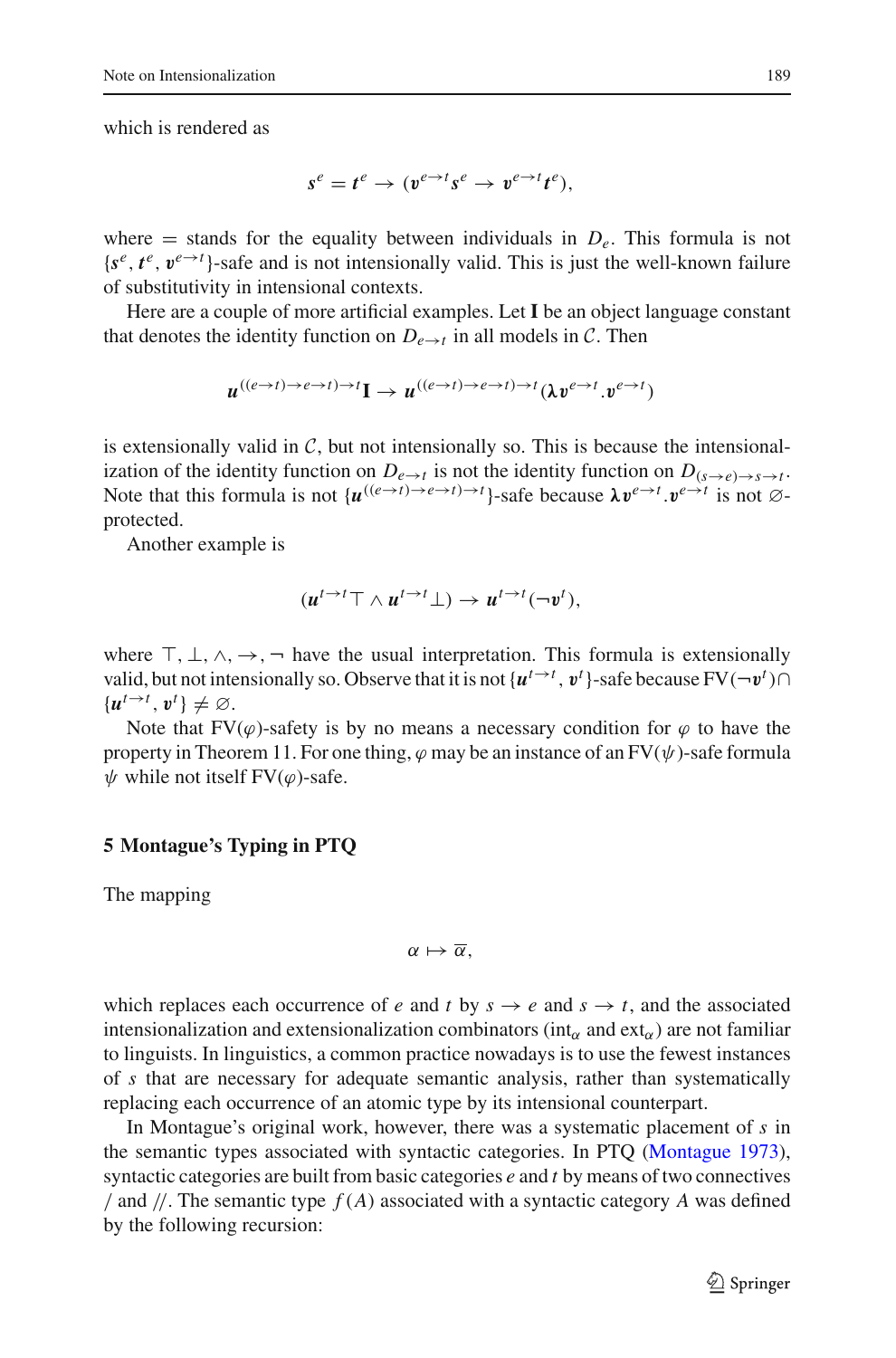$$
f(e) = e,
$$
  
\n
$$
f(t) = t,
$$
  
\n
$$
f(A/B) = f(A//B) = (s \rightarrow f(B)) \rightarrow f(A).
$$

This gives rise to the following association between an extensional semantic type  $\alpha$ and its intensional counterpart  $h(\alpha)$ :

$$
h(e) = e,
$$
  
\n
$$
h(t) = t,
$$
  
\n
$$
h(\alpha \to \beta) = (s \to h(\alpha)) \to h(\beta).
$$

This mapping  $\alpha \mapsto h(\alpha)$  looks quite different from the above mapping  $\alpha \mapsto \overline{\alpha}$ . For example, if  $\alpha = (e \rightarrow t) \rightarrow t$ , then we have

$$
\overline{\alpha} = ((s \to e) \to s \to t) \to s \to t,
$$
  

$$
h(\alpha) = (s \to ((s \to e) \to t)) \to t.
$$

Note that the number of occurrences of *s* in the two types is different: it is three for  $\overline{\alpha}$ and two for  $h(\alpha)$ .

Nevertheless, there is a systematic correspondence between the two approaches. First, note that *f* (*A*) is the type of the *extension* of an expression of syntactic category *A*. The type of the *intension* of an expression of syntactic category *A* is  $s \rightarrow f(A)$ . Thus, what we should really be comparing to  $\overline{\alpha}$  is not  $h(\alpha)$ , but  $s \to h(\alpha)$ . It is easy to see that the number of occurrences of *s* in  $\overline{\alpha}$  and in  $s \to h(\alpha)$  is the same for all  $\alpha$ . Indeed, we can go from one type to the other by repeatedly applying the operation of changing the order of arguments:

$$
\beta \to \gamma \to \delta \leadsto \gamma \to \beta \to \delta \tag{10}
$$

<span id="page-17-0"></span>For example, with  $\alpha = (e \rightarrow t) \rightarrow t$ ,

$$
\overline{\alpha} = ((s \to e) \to s \to t) \to s \to t
$$
  
\n
$$
\sim (s \to (s \to e) \to t) \to s \to t
$$
  
\n
$$
\sim s \to (s \to (s \to e) \to t) \to t
$$
  
\n
$$
= s \to h(\alpha).
$$

In general,

$$
\overline{a} = s \rightarrow h(a),
$$
  
\n
$$
\overline{\alpha \rightarrow \beta} = \overline{\alpha} \rightarrow \overline{\beta}
$$
  
\n
$$
\sim^* (s \rightarrow h(\alpha)) \rightarrow s \rightarrow h(\beta)
$$
  
\n
$$
\sim s \rightarrow (s \rightarrow h(\alpha)) \rightarrow h(\beta)
$$
  
\n
$$
= s \rightarrow h(\alpha \rightarrow \beta).
$$

 $\bigcircled{2}$  Springer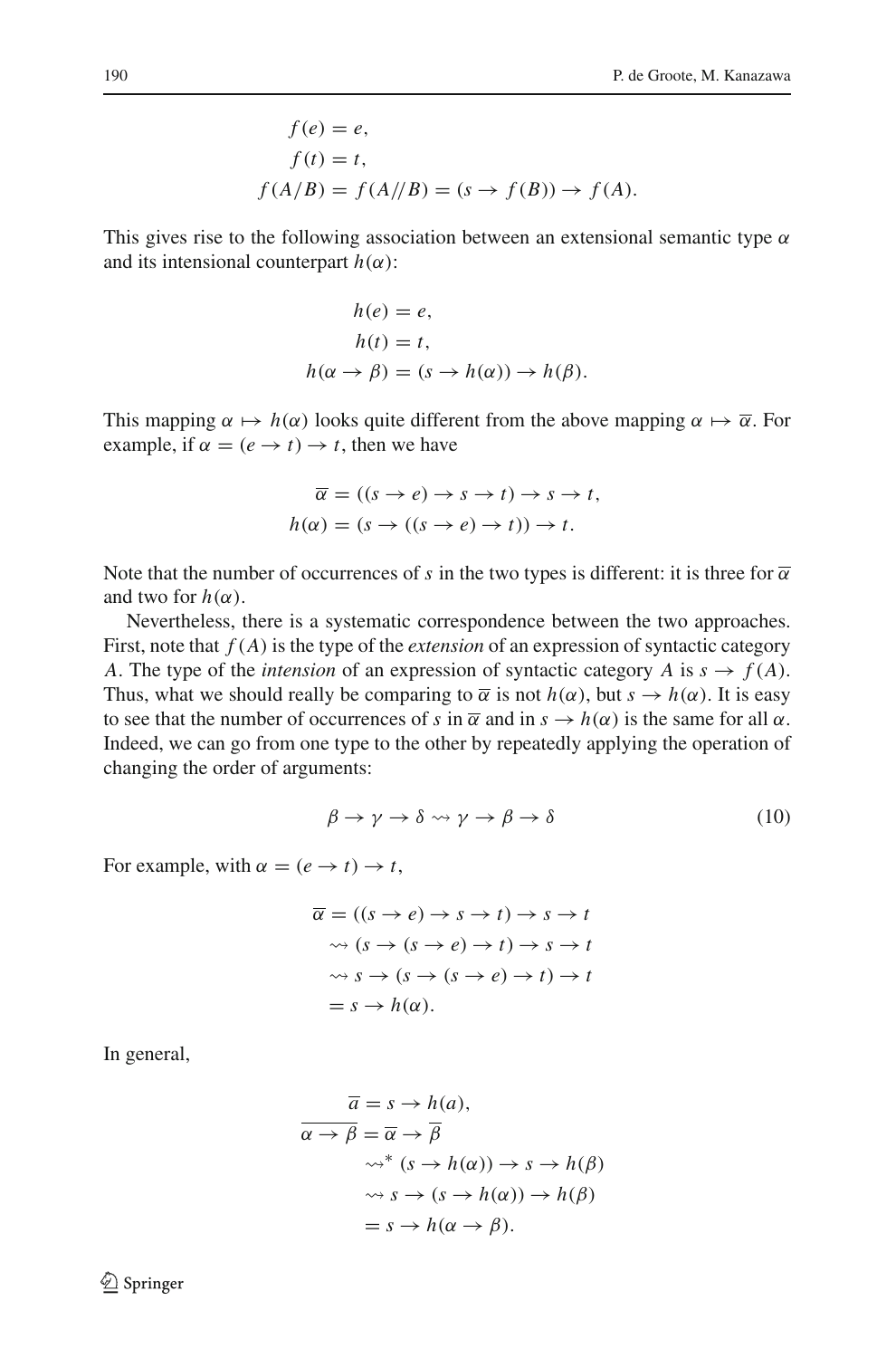The domains of the two types in  $(10)$  are of course related by the combinator

$$
C_{\beta,\gamma,\delta} = \lambda x^{\beta \to \gamma \to \delta} y^{\beta} z^{\gamma} . x z y
$$

and its inverse,  $C_{\gamma,\beta,\delta}$ , which shows that the two types are *isomorphic* [\(di Cosmo](#page-21-6) [2005\)](#page-21-6). It easily

isomorphic; indeed, this is witnessed by the pair of combinators  $P_\alpha$  and  $Q_\alpha$  defined as follows:

$$
P_a = \lambda x^{s \to a} \cdot x, \qquad Q_a = \lambda y^{s \to a} \cdot y, P_{\alpha \to \beta} = \lambda x^{\overline{\alpha \to \beta}} i^s y^{s \to h(\alpha)} \cdot P_\beta(x(Q_\alpha y)) i, \quad Q_{\alpha \to \beta} = \lambda y^{s \to h(\alpha \to \beta)} x^{\overline{\alpha}} Q_\beta(\lambda i^s, yi(P_\alpha x)).
$$

We have

$$
\lambda x^{\overline{\alpha}}. Q_{\alpha}(P_{\alpha}x) = \lambda x^{\overline{\alpha}}.x, \quad \lambda y^{s \to h(\alpha)}. P_{\alpha}(Q_{\alpha}y) = \lambda y^{s \to h(\alpha)}.y.
$$

This allows us to define the PTQ version  $int_{\alpha}^{PTQ}$  and  $ext{ext}_{\alpha}^{PTQ}$  of intensionalization and extensionalization combinators in terms of  $int_{\alpha}$  and ext<sub> $\alpha$ </sub>:

$$
\begin{aligned} \n\int_{\alpha}^{PTQ} &= \lambda x^{s \to \alpha} . P_{\alpha}(\text{int}_{\alpha} x), \\ \n\text{ext}_{\alpha}^{PTQ} &= \lambda y^{s \to h(\alpha)} . \n\text{ext}_{\alpha} (Q_{\alpha} y). \n\end{aligned}
$$

A direct recursive definition of int $_{\alpha}^{PTQ}$  and ext $_{\alpha}^{PTQ}$  works out as follows:

$$
\begin{aligned}\n\inf_{a}^{\text{PTQ}} &= \lambda x^{s \to a} .x, \\
\inf_{\alpha \to \beta}^{\text{PTQ}} &= \lambda x^{s \to \alpha \to \beta} i^s y^{s \to h(\alpha)} .\n\inf_{\beta}^{\text{PTQ}} (\lambda j^s .x j (\text{ext}_{\alpha}^{\text{PTQ}} y j)) i, \\
\text{ext}_{a}^{\text{PTQ}} &= \lambda y^{s \to a} .y, \\
\text{ext}_{\alpha \to \beta}^{\text{PTQ}} &= \lambda y^{s \to (s \to h(\alpha)) \to h(\beta)} j^s x^{\alpha} .\n\text{ext}_{\beta}^{\text{PTQ}} (\lambda i^s .y i (\text{int}_{\alpha}^{\text{PTQ}} (\lambda k^s .x)) ) j.\n\end{aligned}
$$

<span id="page-18-0"></span>Note that if  $\alpha = \alpha_1 \rightarrow \cdots \rightarrow \alpha_n \rightarrow a$ , then

$$
\int_{\alpha}^{\text{PTQ}} \mathbf{Q} = \lambda x^{s \to \alpha} i^s y_1^{s \to h(\alpha_1)} \dots y_n^{s \to h(\alpha_n)} x_i (\text{ext}_{\alpha_1}^{\text{PTQ}} y_1 i) \dots (\text{ext}_{\alpha_n}^{\text{PTQ}} y_n i),
$$
\n
$$
\text{ext}_{\alpha}^{\text{PTQ}} = \lambda y^{s \to h(\alpha)} j^s x_1^{\alpha_1} \dots x_n^{\alpha_n} . y_j (\text{int}_{\alpha_1}^{\text{PTQ}} (\lambda k^s . x_1)) \dots (\text{int}_{\alpha_n}^{\text{PTQ}} (\lambda k^s . x_n)).
$$
\n(11)

For example, if  $j \in D_e$ , then

$$
\mathrm{int}_{(e \to t) \to t}^{\mathrm{PTQ}} (\lambda k^s u^{e \to t} . u \mathbf{j}) = \lambda i^s y^{s \to (s \to e) \to t} . yi (\lambda k^s . \mathbf{j}).
$$

This is the simply typed  $\lambda$ -calculus expression corresponding to PTQ's translation of **John**.

A *PTQ* model M of our object language consists of base domains  $(D_a)_{s \in A \cup \{s\}}$ together with an assignment of an intension  $M(c) \in D_{s \to h(\alpha)}$  to each object language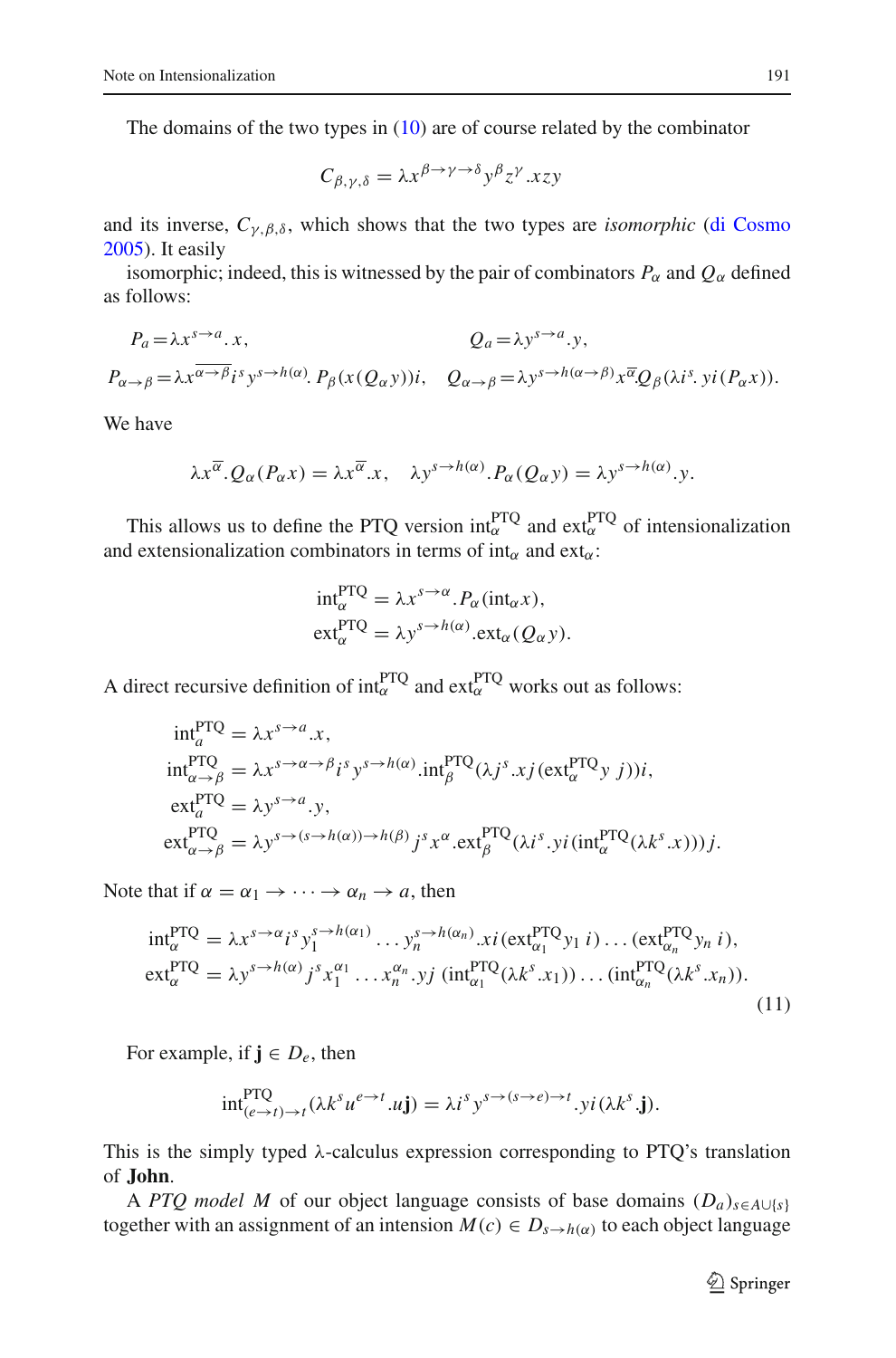constant *c* of type  $\alpha$ . An object language expression  $\varphi$  has the intension  $[\![\varphi]\!]_{M,g}^{\text{PTQ}}$  in a PTQ model *M* relative to an assignment *g* of values to variables, where  $g(\mathbf{v}_l^d) \in$  $D_{s \to h(\alpha)}$  for every variable  $v_l^{\alpha}$  of type  $\alpha$ :

$$
\begin{aligned}\n\llbracket c \rrbracket_{M,g}^{\text{PTQ}} &= M(c), \\
\llbracket \mathbf{v}_l^{\alpha} \rrbracket_{M,g}^{\text{PTQ}} &= g(\mathbf{v}_l^{\alpha}), \\
\llbracket \varphi \psi \rrbracket_{M,g}^{\text{PTQ}} &= \lambda i^s. \llbracket \varphi \rrbracket_{M,g}^{\text{PTQ}} i \llbracket \psi \rrbracket_{M,g}^{\text{PTQ}}, \\
\llbracket \lambda \mathbf{v}_l^{\alpha} . \varphi \rrbracket_{M,g}^{\text{PTQ}} &= \lambda i^s x^{s \to h(\alpha)}. \llbracket \varphi \rrbracket_{M,g}^{\text{PTQ}} i^s \vee \mathbf{v}_l^{\alpha} i^t\n\end{aligned} \tag{12}
$$

<span id="page-19-1"></span>Note that these are recursive clauses for the *intensions* of object language expressions. In the case of the PTQ fragment, our object language expressions roughly correspond to meaning recipes associated with analysis trees of English expressions.<sup>8</sup>

The last two clauses of the above recursive definition can be recast in terms of *extensions* (not to be confused with extensionalization), i.e., values of intensions at particular indices, as follows. Writing  $[\![\varphi]\!]_{M,g,i}^{\text{PTQ}}$  for  $[\![\varphi]\!]_{M,g}^{\text{PTQ}}i$ , we have

$$
\llbracket \varphi \psi \rrbracket_{M,g,i}^{\text{PTQ}} = \llbracket \varphi \rrbracket_{M,g,i}^{\text{PTQ}} (\lambda i^s \cdot \llbracket \psi \rrbracket_{M,g,i}^{\text{PTQ}}),
$$
  

$$
\llbracket \lambda \mathbf{v}_l^{\alpha} \cdot \varphi \rrbracket_{M,g,i}^{\text{PTQ}} = \lambda x^{s \to h(\alpha)} \cdot \llbracket \varphi \rrbracket_{M,g[x/v_l^{\alpha}],i}^{\text{PTQ}}.
$$

The former says that the extension of  $\varphi \psi$  is the extension of  $\varphi$  applied to the *intension* of  $\psi$ . This [semantic](#page-21-7) [recipe](#page-21-7) [was](#page-21-7) [called](#page-21-7) ["intensional](#page-21-7) [functional](#page-21-7) [application"](#page-21-7) [by](#page-21-7) Heim and Kratzer [\(1998](#page-21-7)), and it appears in PTQ in the form of the Intensional Logic (IL) expression  $\varphi'(\hat{\varphi}\psi')$ , where  $\varphi'$  and  $\psi'$  translate  $\varphi$  and  $\psi$ , respectively.

The two intensional interpretations of  $\varphi$  are related by the following equations. For any object language expression  $\varphi$  of type  $\gamma$ , we have

$$
\llbracket \varphi \rrbracket_{M,g}^{\text{PTQ}} = P_{\gamma}(\llbracket \varphi \rrbracket_{Q \circ M, Q \circ g}) \quad \text{for PTQ model } M \text{ and PTQ assignment } g,
$$
  

$$
\llbracket \varphi \rrbracket_{M,g} = Q_{\gamma}(\llbracket \varphi \rrbracket_{P \circ M, P \circ g}^{\text{PTQ}}) \quad \text{for internal model } M \text{ and assignment } g.
$$

Here, *P* ◦ *M* is the PTQ model such that  $(P \circ M)(c) = P_{\alpha}(M(c))$  for each constant *c* of type  $\alpha$ , and  $P \circ g$  is the PTQ assignment such that  $(P \circ g)(v_l^{\alpha}) = P_{\alpha}(g(v_l^{\alpha}))$  for each variable  $v_l^{\alpha}$ . The definitions of  $Q \circ M$  and  $Q \circ g$  are similar. The above equations can be proved by straightforward induction on  $\varphi$ . In particular, when  $\varphi$  is a sentence (i.e., closed object language expression of type *t*), we have

$$
\llbracket \varphi \rrbracket_M^{\text{PTQ}} = \llbracket \varphi \rrbracket_{Q \circ M}
$$

for every PTQ model *M*.

As before, given an indexed collection  $\mathcal{I} = (M_i)_{i \in I}$  of extensional models with the same base domains  $(D_a)_{a \in A}$ , we can create a PTQ model  $M_{\mathcal{I}}^{\text{PTQ}}$  based on  $\mathcal{I}$ , with

<span id="page-19-0"></span><sup>8</sup> The correspondence is not exact, however, for reasons we choose not to go into here.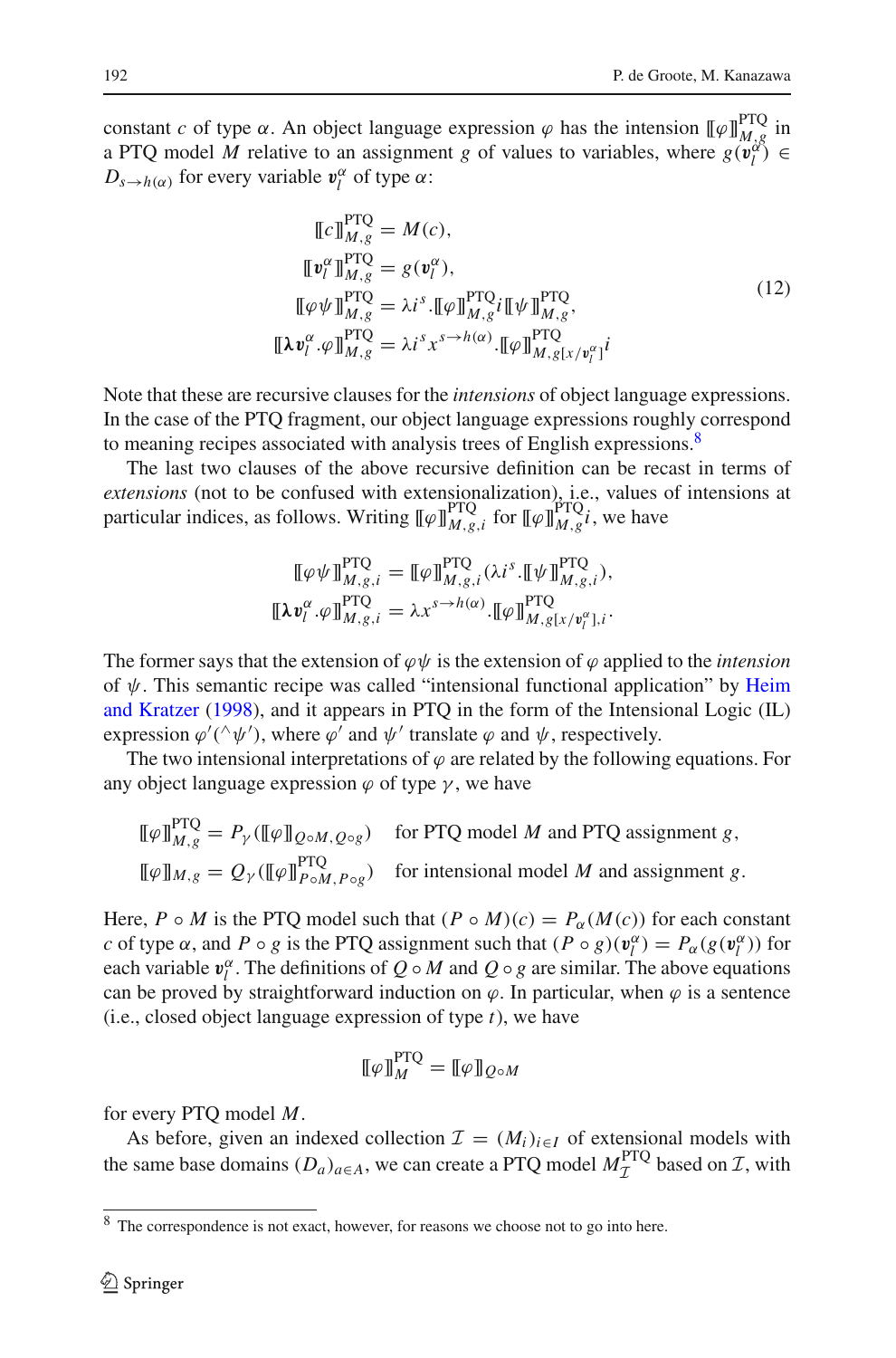$D_s = I$ , by letting

$$
M_{\mathcal{I}}^{\text{PTQ}}(c) = \text{int}_{\alpha}^{\text{PTQ}}(\lambda i^s.M_i(c))
$$

for each object language constant *c* of type  $\alpha$ . Then  $Q \circ M_T^{\text{PTQ}} = M_{\mathcal{I}}$  and we can assilv prove analogues of Lamma 3 and Theorem 6. In pertanting for every contened easily prove analogues of Lemma [3](#page-8-0) and Theorem [6.](#page-10-3) In particular, for every sentence  $\varphi$ , we have

$$
\llbracket \varphi \rrbracket_{M_{\mathcal{I}}^{\text{PTQ}}}^{\text{PTQ}} = \lambda i^{s} \cdot \llbracket \varphi \rrbracket_{M_{i}} = \llbracket \varphi \rrbracket_{M_{\mathcal{I}}}.
$$

Finally, it may be of some interest to note that  $int_{\alpha}^{PTQ}$  and  $ext{ext}_{\alpha}^{PTQ}$  are definable in Montague's [\(1973\)](#page-21-1) IL. For  $\alpha = \alpha_1 \rightarrow \ldots \rightarrow \alpha_n \rightarrow a$ , let

$$
\begin{aligned}\n\int_{\alpha}^{\Pi} [x^{s\to\alpha}] &= \lambda y_1^{s\to h(\alpha_1)} \dots y_n^{s\to h(\alpha_n)} \cdot x(\text{ext}_{\alpha_1}^{\Pi}[y_1]) \dots (\text{ext}_{\alpha_n}^{\Pi}[y_n]), \\
\text{ext}_{\alpha}^{\Pi}[y^{s\to h(\alpha)}] &= \lambda x_1^{\alpha_1} \dots x_n^{\alpha_n} \cdot y(\wedge (\text{int}_{\alpha_1}^{\Pi} [\wedge_{x_1}])) \dots (\wedge (\text{int}_{\alpha_n}^{\Pi} [\wedge_{x_n}]))\n\end{aligned}
$$

where the right-hand sides of the equations are IL expressions and equality is syntactic equality. Thus,  $int_{\alpha}^{II} [x^{s\rightarrow\alpha}]$  is an IL expression of type  $h(\alpha)$  whose only free variable is *x*, and  $ext_{\alpha}^{\text{IL}}[y^{\text{s}\rightarrow h(\alpha)}]$  is an IL expression of type  $\alpha$  whose only free variable is *y*. (We write  $int_{\alpha}^{IL}[\varphi]$ , where  $\varphi$  is an IL expression of type  $s \to \alpha$ , for the result of replacing  $x^{s\to\alpha}$  by  $\varphi$  in  $int_{\alpha}^{\Pi}[x^{s\to\alpha}]$ .) When these IL expressions are translated into simply typed  $\lambda$ -terms (of type  $s \to h(\alpha)$  and  $s \to \alpha$ , respectively), they come out as equivalent to the following, obtained from [\(11\)](#page-18-0):

$$
\begin{aligned}\n\int_{\alpha}^{p} \mathrm{Tr}^{q} x^{s \to \alpha} &= \lambda i^{s} y_{1}^{s \to h(\alpha_{1})} \dots y_{n}^{s \to h(\alpha_{n})} .\n\end{aligned}
$$
\n
$$
\begin{aligned}\n\mathrm{Ext}^{p}(\alpha_{1}) &= \lambda i^{s} y_{1}^{\alpha_{1}} \dots y_{n}^{s \to h(\alpha_{n})} .\n\end{aligned}
$$
\n
$$
\begin{aligned}\n\mathrm{Ext}^{p}(\alpha_{1}) &= \lambda j^{s} x_{1}^{\alpha_{1}} \dots x_{n}^{\alpha_{n}} .\n\end{aligned}
$$
\n
$$
\begin{aligned}\n\mathrm{Ext}^{p}(\alpha_{\alpha_{1}}) &= \lambda j^{s} x_{1}^{\alpha_{1}} \dots x_{n}^{\alpha_{n}} .\n\end{aligned}
$$
\n
$$
\begin{aligned}\n\mathrm{Ext}^{p}(\alpha_{\alpha_{1}}) &= \lambda j^{s} x_{1}^{\alpha_{1}} \dots x_{n}^{\alpha_{n}} .\n\end{aligned}
$$

The translation in question is

$$
x^{\alpha \dagger} = \lambda k^{s}.x^{\alpha},
$$
  
\n
$$
(\varphi \psi)^{\dagger} = \lambda i^{s}. \varphi^{\dagger} i(\psi^{\dagger} i),
$$
  
\n
$$
(\lambda x^{\alpha}. \varphi)^{\dagger} = \lambda i^{s} x^{\alpha}. \varphi^{\dagger} i,
$$
  
\n
$$
(\uparrow \varphi)^{\dagger} = \lambda k^{s}. \varphi^{\dagger},
$$
  
\n
$$
(\vee \varphi)^{\dagger} = \lambda i^{s}. \varphi^{\dagger} i i,
$$

which is a straightforward rendering of the semantics of IL given in [Montague](#page-21-1) [\(1973\)](#page-21-1).<sup>[9](#page-20-0)</sup> Note that this translation gives a simply typed λ-term that represents the *intension* of

<span id="page-20-0"></span><sup>9</sup> This translation of IL expressions (without constants) into simply typed λ-calculus must not be confused with [\(12\)](#page-19-1), which gives the PTQ-style intensional compositional semantics to expressions of our object language, which are simply typed λ-terms, not IL expressions.